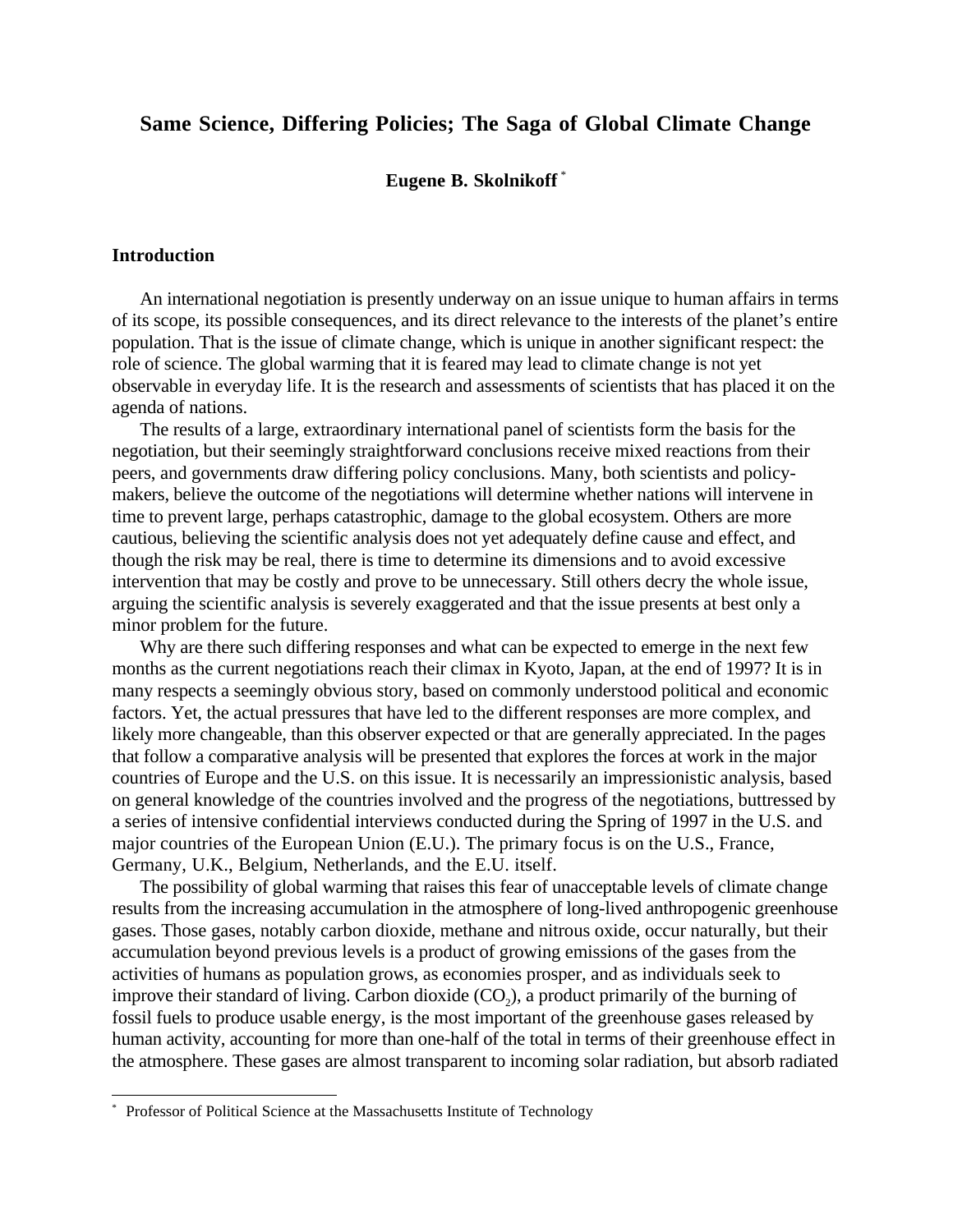heat from the surface, emitting it back to the surface and thus warming the Earth. Though only present in trace amounts, the increasing concentrations are sufficient to raise questions about resulting temperature increases at the surface that might have significant effects on many variables important to the planet's ecology: precipitation, cloud cover, sea level, temperature extremes, storm frequency and violence, and ocean currents. In turn, these changes raise concerns about implications, among others, for food production, species destruction, and inundation of coastal lands, and for larger consequences that could include economic decline, increased migration and conflict over scarcer resources.

Scientists have been analyzing and debating this issue for many years, but only in the 1980s has it been more generally accepted as a pressing matter requiring early attention. In 1988 the U.N. Environment Program and the World Meteorological Organization established, at the behest of governments, the Intergovernmental Panel on Climate Change (IPCC). Responding to the analyses of this body and to the forecasts of other scientists concerned about the issue, 165 nations have ratified the Framework Convention on Climate Change (FCCC) that resulted from the "Earth Summit" in Rio de Janeiro in 1992. That treaty included ambiguous commitments for nations to reduce their emissions of greenhouse gases. But at the first meeting of the Conference of the Parties to the Convention (COP 1 in U.N. jargon) in Berlin in 1994, it was agreed that there should be a protocol to the treaty mandating specific target reductions (requiring ratification and thus legal commitment) that would be negotiated in time for the Kyoto meeting of the Parties in December, 1997. Dubbed the "Berlin Mandate" it is those negotiations that are presently underway.

It might be expected at first blush that the large industrial countries of the West, with equivalent scientific competence to evaluate the IPCC assessments and reasonably similar vulnerability, would take comparable positions in the negotiations. In fact, that has not been the case, and at the time of writing (summer 1997) there are considerable discrepancies among European and American national positions and, in the case of the U.S. particularly, what appears to be substantial differences between the Administration and the likely reaction of the Congress.

The positions of the countries vary in the details, but the most significant aspects can easily be summarized. The governments of all these countries agree to the idea of mandated quantitative reductions in emissions by the year 2010 measured from the base year of 1990, with those commitments to be formally enshrined as a treaty obligation.<sup>1</sup> The U.S. has, however, not yet indicated what level of reduction it is willing to accept or, more appropriately, propose in the negotiations. Presumably, it will present its position closer to the time of the Kyoto meeting. The E.U. has developed a Union-wide position of a 15% reduction in emissions from 1990 levels by 2010 (7.5% by 2005). That proposed reduction has been "allocated" within the E.U. (actually only 10% has yet been allocated, the rest to follow when the negotiations are farther along), so that Germany would have a target of -25%, the U.K. -10% (unilaterally increased by the new British Government to -20%), France 0% (a result of the lower emissions in France because of its extensive nuclear power generation of electricity), and Belgium and The Netherlands -10%. It is interesting that treating the E.U. as a whole, and recognizing the different economic status of some member countries, results in Greece having a target of +30% and Portugal +40%. (How individual countries could sign a treaty requiring percentage reductions, while the E.U. as a whole allows

<sup>1</sup> A new word has entered the language in these negotiations: QELRO (pronounced KELRO), meaning quantified emission limitation and reduction objective. It is used in everyday conversation by the negotiators; it will not be used in this paper.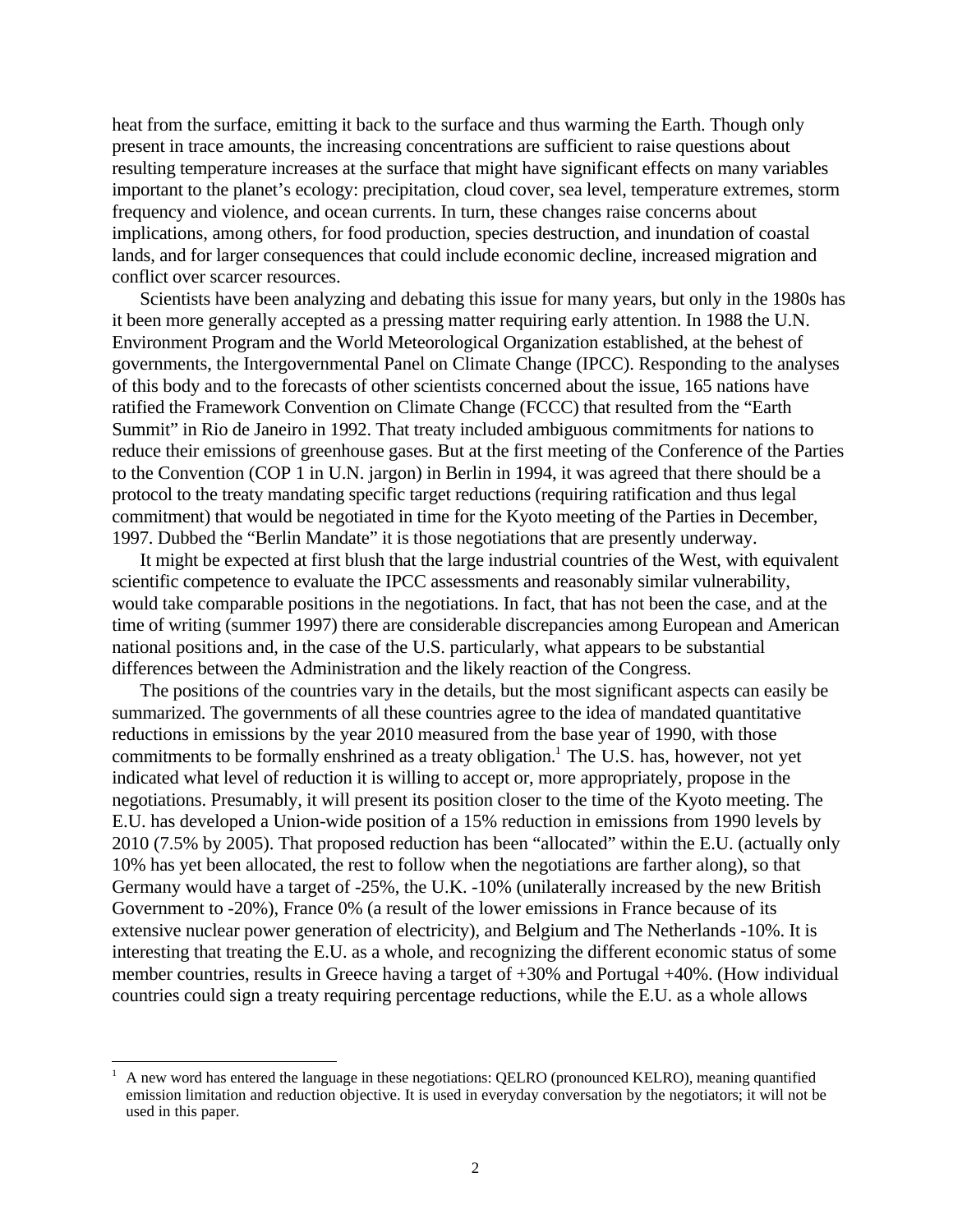them substantial increases, is not yet clear. Presumably, that can be worked out as a "technicality.")

It is important to note that all of these countries made a non-binding commitment to reduce their emissions to the 1990 levels by the year 2000. It appears that only Germany and the U.K. will meet that commitment, in both cases primarily, though not entirely, for extraneous reasons (unification and economic decline in the former East Germany in the case of Germany, reduction of coal subsidies and switch to natural gas as part of industrial policy changes in the U.K.).

In addition to the targets, there are also differences in approach. The E.U. position includes a call for common national policies among the Annex I countries (most countries of the Organization for Economic Cooperation and Developement (OECD) and the transitional economies of Central and Eastern Europe) in order to avoid trade distortions.<sup>2</sup> It is not clear whether those common policies (such as regulations on energy efficiency or carbon taxes) are to be mandated, or simply agreed and coordinated; differing views were expressed on that issue in interviews in E.U. countries. The U.S. position strongly promotes an emissions trading approach to achieving emissions reductions in the most cost-effective manner, *i.e.* relying dominantly on market mechanisms. The U.S. also proposes a "budgetary" process in which countries make commitments for budget periods, and have some flexibility to move commitments if necessary between those periods. All emphasize the importance of a capability for monitoring, national reporting, review and data collection, with the U.S. putting heavy emphasis on that aspect of its position. There are other differences in the positions, especially with regard to developing countries, but these are the highlights and sufficient for the purposes of this discussion.

What are the explanations for these different positions? Do they all accept the scientific conclusions of the IPCC, but draw different implications from them? There are obviously many variables involved, not all that can be probed in a brief analysis made in the midst of the negotiations. A reasonable simplification of an extremely complex phenomenon is to focus on four primary interlocking relationships: the treatment accorded the scientific evidence; the most significant drivers of policy; the role of national policy structures; and the role of the international negotiating process.

Clearly, these can be analyzed only in a suggestive, if informed, manner, with limited evidence to judge relative importance; no conclusions here can be taken as "proved." Moreover, other potentially significant variables have not been included; for example, the role of charismatic personalities which at times can play a surprisingly important role in international negotiations. Even with the caveats, however, the analysis can provide food for thought, and perhaps genuine insight into the current and future state of the negotiations.

#### **The Scientific Evidence**

 $\overline{a}$ 

The *Second Assessment Report* of the IPCC, completed in 1995, stated in its *Summary for Policymakers*: "The balance of evidence…suggests a discernible human influence on global climate."3 This was the first time the IPCC had stated that the "signal" of human influence could be detected from the "noise" of normal climate fluctuations. Ministers at the second Conference of the Parties in 1996 agreed, quoting the IPCC conclusion, that "quantified legally-binding objectives for emission limitations" should be "completed in time for adoption at the third session of the

Annex I countries enumerated in the original treaty are given in the Appendix.

<sup>3</sup> WMO, UNEP, *Climate Change 1995: The IPCC Second Assessment Report*, Cambridge University Press, 1995.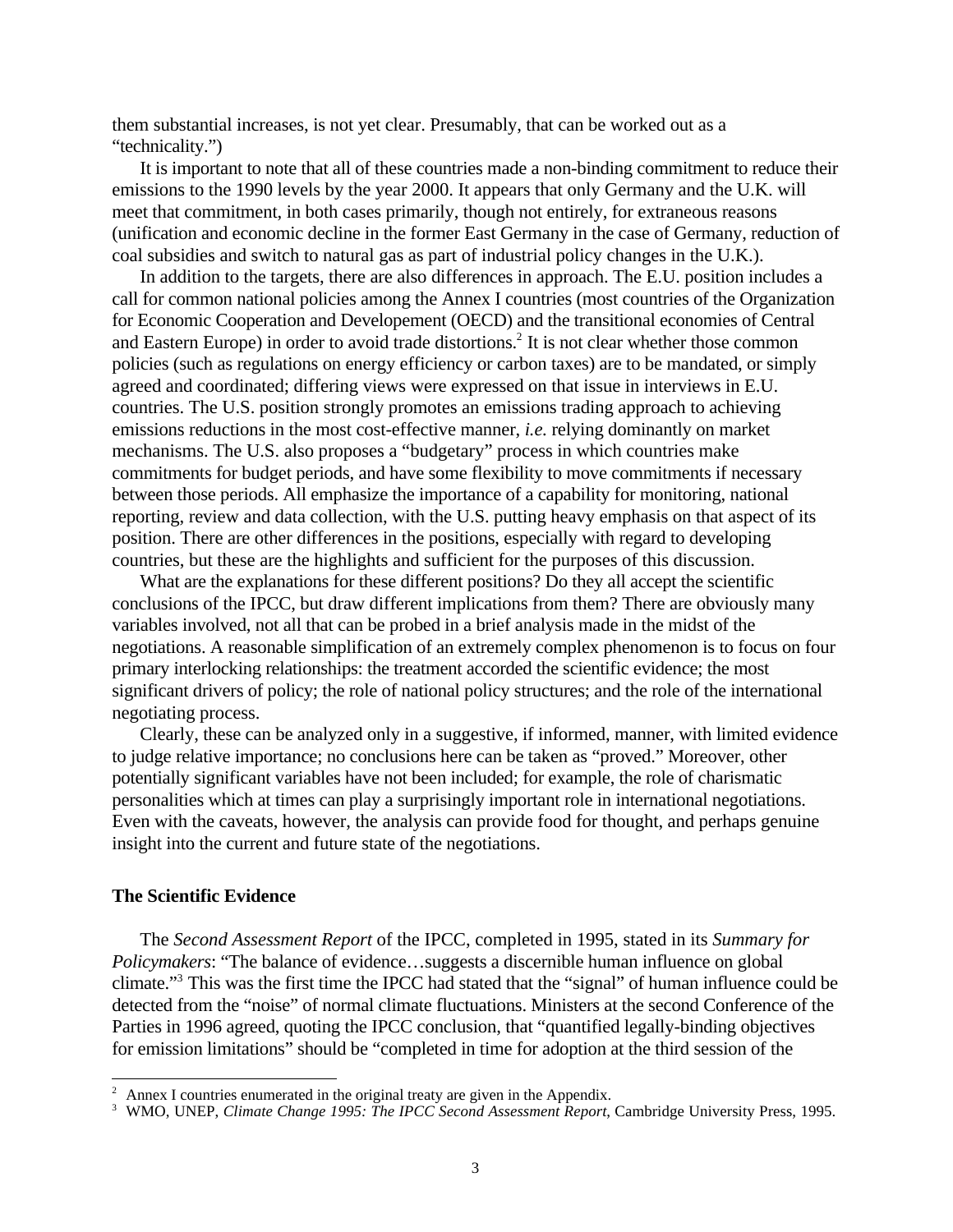Conference of the Parties [in Kyoto in 1997]." Negotiations to that end were already underway under the rubric of the Berlin Mandate.

It is striking that the conclusion of the IPCC with respect to the influence of human activity on climate change is now the clear basis for government policy deliberations in all of the countries under review.<sup>4</sup> Some scientific voices are heard outside governments in Europe questioning the report, but only in the U.S. and to a lesser extent in the U.K. is there significant doubt among scientists working in the field about the conclusion that the influence of human activity—an anthropogenic "fingerprint"—has now been firmly established. Those scientists reflect what is seen as a disconnect between the body of the evidence presented in the full IPCC report, with all its qualifications, and the *Policymakers Summary* that leaves out the qualifications and presents the bald statement as an agreed conclusion.<sup>5</sup> In effect, they believe the *Summary* is tantamount to a statement of policy by its authors rather than an exposition of the state of scientific knowledge.

There are also, especially in the U.S., some skeptics who vocally and vehemently deny the validity of the IPCC analysis altogether. That skepticism, though it undoubtedly reflects only a tiny segment of the scientific community, is already being used by Congressional opponents and interest groups in the U.S. that would suffer economically by constraints on emissions. That extreme view of the issue is likely to become more politically relevant when the Senate is asked to ratify whatever agreements are reached.

Essentially, it can be said that for the European countries examined in this study, the scientific conclusion of the detection of a human signal in the climate (not the effects of that signal) is now a settled matter. Governments have accepted the view that whatever the uncertainties, the danger is real, human influence on climate has been demonstrated, and the precautionary principle should apply. The IPCC has come down on the "safe" side of the question, so there is little point in further debate. If the forecast proves to be incorrect, little damage will have been caused; if correct, action today may help prevent a catastrophe tomorrow.

This attitude permeates the thinking of the E.U. and of the countries studied, with some variations. In France, the existence of a scientific challenge to the IPCC was given little attention in official circles. The actual policy process simply uses the IPCC report as an unchallenged base for deciding the national position.

In the U.K., several leading government scientists inside the "Establishment" had long been committed to the prediction of serious global warming; the nature of the British policy process resulted in those inner circles having had overwhelming influence in the policy outcome. Some critics likened the role of those scientists to a "crusade" that, employing shaded scientific presentations, had successfully convinced former Prime Minister Thatcher to be a believer in the dour forecasts.

In Germany the issue is also settled inside the government, with Chancellor Kohl publicly committed to a leading role on the subject in the E.U. and globally. However, concern has risen in the country and in the government over unemployment, the financial drain of reunification with East Germany, and the costs of measures necessary to qualify for the common European currency. Evidence of scientific skepticism is increasingly being examined in financial and economic

<sup>&</sup>lt;sup>4</sup> By contrast to the basic science of global warming, the IPCC work on impacts is neither well developed nor accorded similar authority. "Working Group II of the Second Assessment Report," WMO, UNEP, *Climate Change 1995: The IPCC Second Assessment Report*, Cambridge University Press, 1995.

<sup>&</sup>lt;sup>5</sup> For a summary of this scientific debate and a proposed strategy for global warming see: Henry D. Jacoby, Ronald G. Prinn and Richard Schmalensee, "Needed: A Realistic Strategy for Global Warming," MIT Joint Program on the Science and Policy of Global Change, Report 21, July 1997.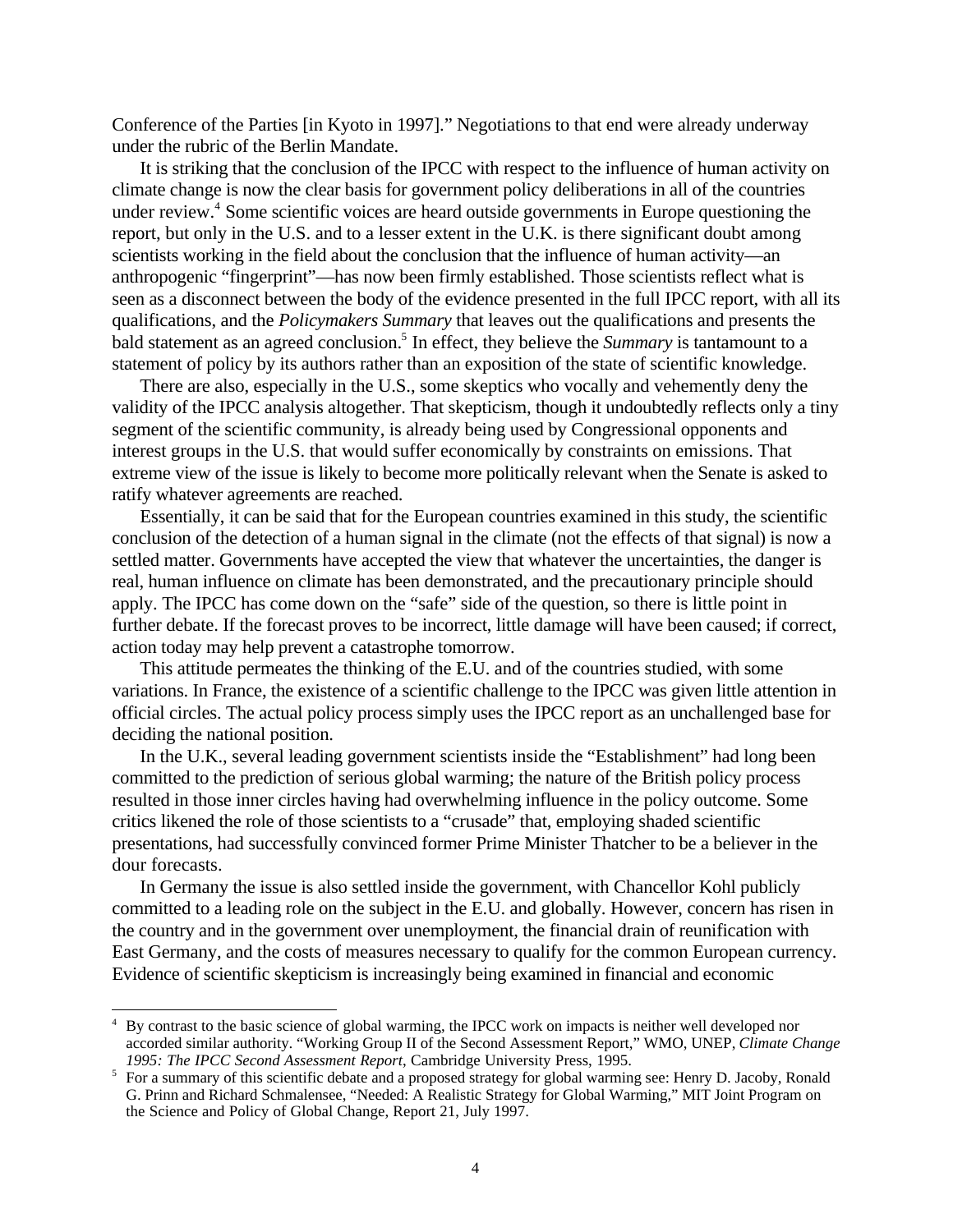Ministries as offering possible levers for delaying or reducing the onerous economic implications of policies to reduce emissions. Only a few prominent German scientists, however, are intimately involved in government deliberations, largely because of the preference of scientists to avoid political and policy issues and remain in their scientific institutions. The result is that scientists are not major players in policy discussions. There will be little policy change in the short run— Germany, and the Chancellor in particular, have much too large a political stake as an E.U. leader on the issue—but the mood may change after Kyoto, or if Chancellor Kohl is not returned to office in the 1998 elections.

The situation is roughly the same in Belgium and The Netherlands. The latter, in fact, has been playing a major role in the E.U. context (it has been President of the European Commission for the first six months of 1997 and is acting as a chief adviser, along with the U.K., to its Luxembourg successor), with a clear internal and international position that action must be taken and that the scientific uncertainties, which admittedly exist, should not be a barrier to decision. That country has been willing to take internal actions on its own such as fuel shifting, voluntary agreements with industry on energy efficiency, and even encouraging "green" products for which consumers are willing to pay higher prices. In fact, it has also modified its standards for construction of dikes, with the requirement that they withstand a sea-level rise of 20 cm.

The U.S. Administration similarly accepts the IPCC report as the justification for proceeding to mandated reductions, but in that case the judgment is largely a decision made at high Executive Branch levels. It is the certainty of that judgment that raises eyebrows within some government agencies, as it does among many of those working directly on the subject in the scientific community outside. These scientists question whether the anthropogenic fingerprint emerging from the noise has in fact yet been demonstrated, or that the temperature rise in the near term can confidently be predicted to be substantial and dangerous. Some question the rationale for substantial and costly mitigation measures at this time. As noted, there are also other scientists that are skeptical of the whole basis for the IPCC forecasts, though these extreme so-called "greenhouse skeptics" are not broadly representative of the American scientific community. For now, the scientific debate has little significance for the U.S. position as expressed by the Administration, but undoubtedly it will have in the ratification process.

It might have been assumed that a major part of the policy debate, and of the scientific assessments, would be an estimation of the impacts of global warming to indicate the severity of the effects that have to be protected against. In practice, though there is a growing body of research on that question and it is a part of the IPCC *Second Assessment*, the question of impacts has received little attention in Europe. In effect, it is argued that though impacts are important, the level of uncertainty involved, and the potential for danger, justify a "generic" view about impacts that those risks should simply be avoided. The precautionary principle dominates. Some question has been raised in the press in the U.K. about whether a Mediterranean climate would be all that undesirable in Birmingham, but it is not (yet?) a serious part of the debate.

That pattern is unlikely to hold in the U.S., where there is much more of a tendency to ask for the specific level of costs when deciding on measures intended to avoid them.

One aspect of the IPCC report that has and will play an important role has to do with the final target for  $CO$ <sub>2</sub> stabilization (*i.e.* for leveling off concentration of  $CO<sub>2</sub>$ ) in the atmosphere. That target is crucial to determining the extent and timing of intervention. The E.U. is aiming at a target of 550 parts per million (ppm) (the present concentration is of the order of 360 ppm) to be reached by the end of the next century. There is no scientific or economic reason for adopting this target, other than it is roughly twice the pre-industrial revolution concentration, and would, presumably,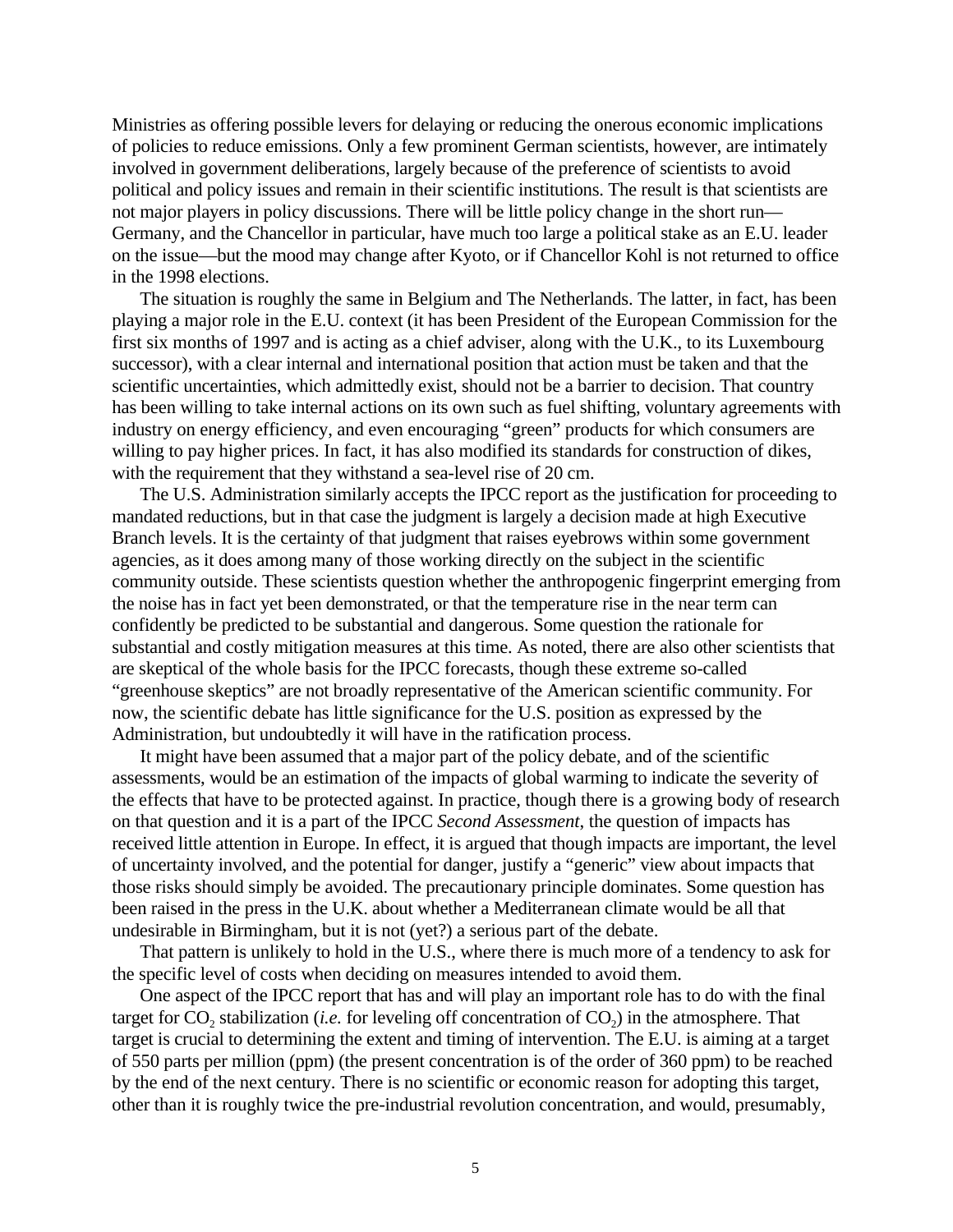limit the temperature rise to a presumably acceptable 2 degrees Centigrade (4 degrees Fahrenheit). The optimal "path" to reach that concentration, or any other, is a source of much debate among economists and others. Most modeling exercises indicate slow reductions in emissions that grow over time are most cost-effective, but that is a hard sell politically since it implies a deferral of responsibility to the next generation. Moreover, it can also be used as a "cover" for a do-nothing policy. The E.U. is assuming the desired path is a straight line reduction of emissions that grows linearly year by year. The U.S. has not yet taken a position on the ultimate target or on the preferred intervention path, as it has not on specific targets, but it would probably be more inclined to the slow approach for economic reasons at least.

In general, even in the U.S. where the scientific debate is most in evidence, it can be said that the public is largely unaware of the IPCC, let alone the questioning of the IPCC's conclusions. The debate has received some attention as a result of Congressional hearings and occasional pieces in the media. Nevertheless, there is as yet little public discussion. In Europe, where there is more awareness of the issue itself, the fact that there is an underlying scientific debate is essentially unknown to the public. However, as will be discussed later, there is reason to believe that the U.S. public would be in any case less amenable to intervention than is the European public or the U.S. Administration.

It is interesting to speculate as to why the scientific evidence, as presented by the IPCC, is to a first approximation readily accepted in Europe but receives a varied reception in the U.S. Perhaps the single most important reason is the substantially different scale of the scientific communities working in the relevant subjects, with the U.S. clearly dominant in numbers of scientists.<sup>6</sup> The result is that there are simply more scientists involved and thus more who have some detailed knowledge of the subject, more scope for differences of view, more opportunities for expression of varying policy and scientific biases, and more incentives for personal gain through controversy.

Another factor is the generally more open character of the American system, heavily dependent for research and development (R&D) and for advice on scientists in the private sector, and with little capability for the conduct of controversial discussions in secrecy. By contrast, as noted later in policy areas more generally, the European tradition still is characterized by confidential governmental policy deliberations with relatively less participation of scientists, or others, from outside the government.

Moreover, a larger proportion of the science supported by governments is conducted in government laboratories in Europe than in the U.S.<sup>7</sup> As a result, scientists inside the government cannot with impunity take public views that may conflict with the official policies of the government, and there are fewer knowledgeable scientists outside the government to comment. The structure of the U.S. government, examined in more detail later, also allows more opportunities than European counterparts have for expressing independent views.

Finally, it can also be said that there is, 50 years after the end of the Second World War, more of a tradition of scientific involvement in policy matters in the U.S. than in Europe. Throughout that war and even more intimately during the Cold War, the American scientific community was deeply engaged from the White House on down in the analysis and formulation of policy. Many of the scientists most involved remained in the private sector in universities and industry. Others,

<sup>&</sup>lt;sup>6</sup> The cynical charge has been made that the IPCC is an "American scientific advisory committee" because of the large number of Americans involved in the IPCC.

<sup>&</sup>lt;sup>7</sup> In the aggregate, about 25% of U.S. Government R&D is carried out inside the government, while for the countries considered here the comparable figure is in the 35–40% range. "Science and Technology Indicators," Meeting of the Committee for Scientific and Technological Policy, OECD, Paris, September, 1995.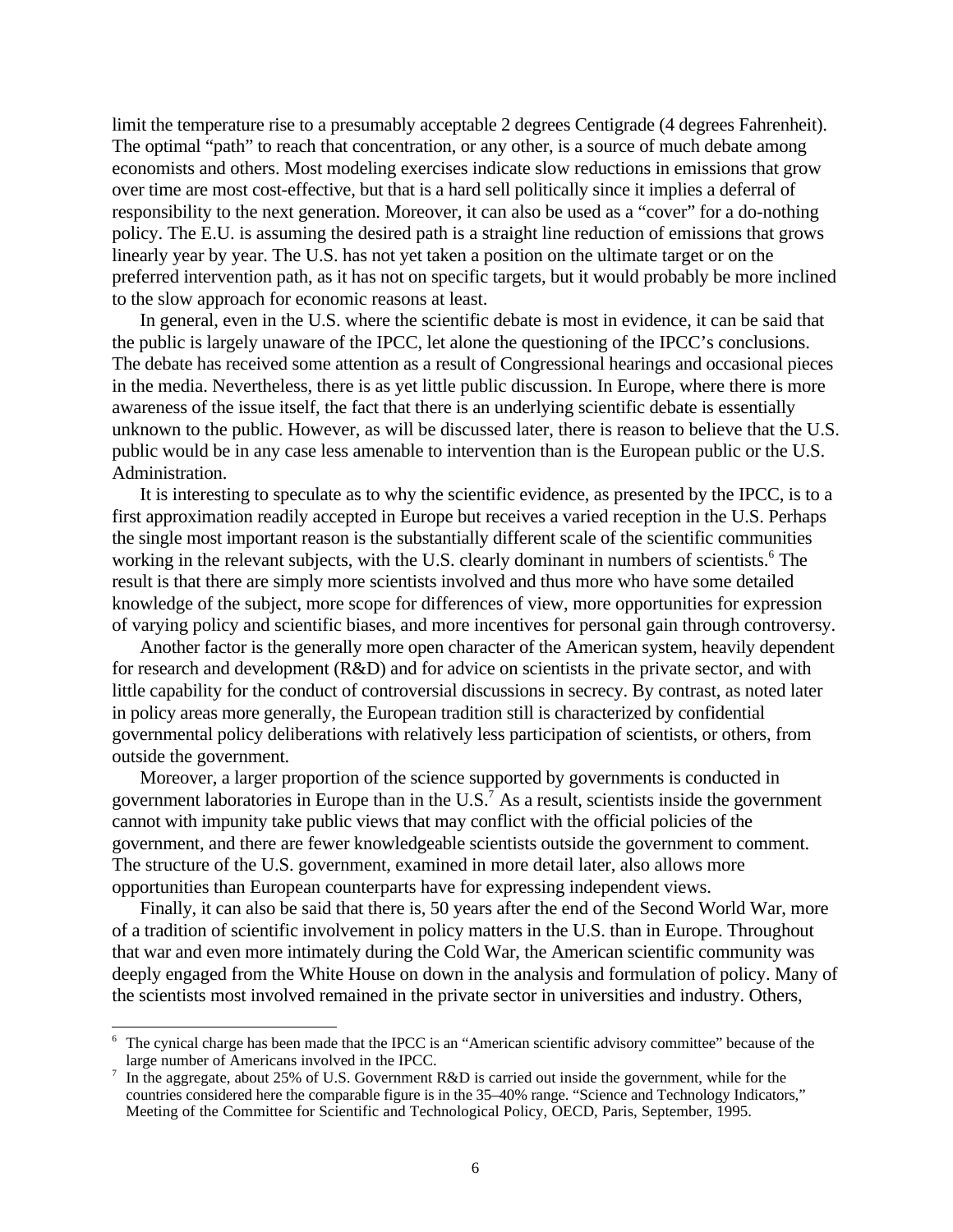sometimes the same individuals, also had little compunction against disagreeing publicly with policy, and organizing themselves and the public at large to attempt to change policy. This accepted pattern is much less developed in Europe, with the U.K. a halfway house. It goes a long way to explain the mixed reception in the scientific community of the IPCC *Policymakers Summary* and the likely controversy in the offing over the specifics of the U.S. position in the Berlin mandate negotiations.

#### **The Drivers of Policy**

It is not possible to differentiate definitively among the many drivers of policy that range across economic and political interests, public concern, bureaucratic goals, scientific evidence, nongovernmental organizations, energy industries, and others. All are relevant in each country to varying degrees, but on a national basis a few have proven to be of particular importance and can serve to highlight the larger influences at work.

### *Industry*

Clearly, the interests of the industrial sector, particularly energy industries, play a role in the policy process in every country. But that role varies greatly. In the U.K., it was the decision in the Thatcher era to reduce the subsidies to the coal industry (and in the process break the power of the miners union), that had the ancillary effect of removing the coal industry from an influential role in the setting of emissions policy. In fact, it is the resultant "dash to gas" that has been largely responsible for the fact that the U.K. will meet the 2000 commitment to reduce emissions to 1990 levels. It was also a key factor in allowing the U.K. to commit in the E.U. context to a further reduction of 10% by 2010, a commitment doubled to 20% by the new Labour government.

In Germany, the politically painful decision to gradually reduce subsidies to the coal industry will result in declining use of coal and thus lower  $CO<sub>2</sub>$  emissions from that most carbon-intensive fossil fuel. That has made it possible, along with the decline of energy-inefficient industry in former East Germany, for Germany to continue to play a leadership role in the E.U. on this issue and to pledge a 25% reduction in emissions by 2010. There is considerable question within the government as to whether the 25% target can be reached, a target that appears to have been set more on the basis of political enthusiasm than analysis. However, it may not be necessary to reach that target if the final agreement at Kyoto waters down the E.U. commitment, a likely outcome because of the probable U.S. position.

Industrial influence in Germany has been minimized in another way. The German government engaged industrial representatives directly in the inner debates on climate policy. Once a decision was reached, industry had become a party to the policy and was constrained from disagreeing publicly with polices they had had a hand in crafting.

In The Netherlands, the close relationship between industry and government, and the relatively homogeneous society of that country, allow a degree of cooperation and trust beyond that available to most others. Thus, industry has a role in the setting of policy, but is attuned to general public and governmental pressures, and willing to trade a commitment to achieve greater energy efficiency in return for lesser demands in other issue areas. The oil sector, economically important to the Dutch, is beginning to accept the reality of the global warming issue, and to consider measures in response. The statement to that effect, made in May, 1997, by John Browne, CEO of British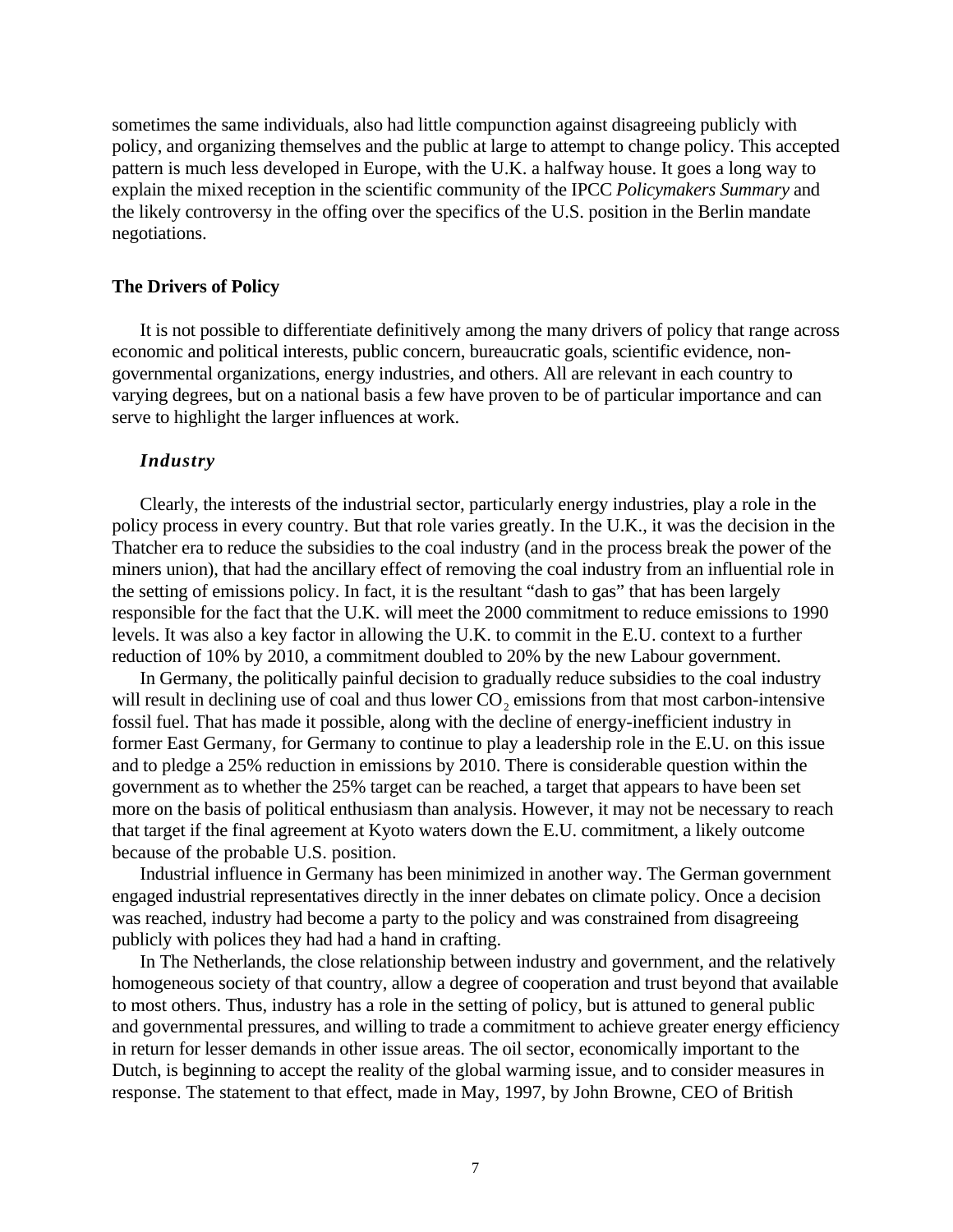Petroleum, was raised repeatedly in many interviews (in Holland and elsewhere) as appearing to represent a major shift in that industry.8

In all the E.U. countries, the first concern of manufacturing industry is to maintain competitiveness, which translates to pressure to insure equitable regulatory or tax burdens among trading partners. This is the primary reason the E.U. wants to include, as an integral part of the treaty, policies and measures that would be adopted by all Annex I countries.

For the U.S., the eventual role of industry is too early to assess, with the beginnings of some industrial support for the Administration's position in evidence. So far, however, it is only those industries that see themselves as suffering losses as a result of a commitment to reduce emissions, notably the coal industry, that have lobbied hard with the Administration and the Congress. It is not evident that they have had much influence with the Administration, but the story is until now quite the opposite with the Congress.

The role of nuclear power as a source of energy that emits no CO<sub>2</sub> might have been expected to make that industry a major player in policy formulation. Aside from France, which produces 77% of its electricity from nuclear power, and to a lesser extent Belgium with 50% from nuclear power, that industry is not a substantial factor. In fact, even in France, the primary effect of the commitment to nuclear power is to make France determined that there be "differentiation" in any agreed reductions, not a flat rate common to all countries. In short, France wants credit for its lower CO<sub>2</sub> emissions that are a result of its use of nuclear power. The E.U. has accepted this position, so that France would have a 0% reduction requirement (from the 1990 level) by 2010 as part of the overall E.U. reduction of 15%. In Germany, the U.K. and the U.S., the nuclear industry is essentially moribund.

It is worth mentioning that around 2010 France will have to begin decommissioning its earliest nuclear plants. No decision has yet been made as to whether to replace them with nuclear or gasfired plants, with gas an attractive option because of its lower costs. If gas were to be substituted, that would make more difficult a French reduction in emissions after 2010, especially since France has little scope for reducing emissions at low cost below their present level. In fact, it will not be easy for France to make the 1990 emissions level by 2010 that is its current E.U. commitment.

### *Politics and the Public*

 $\overline{a}$ 

A quite different and obvious driver of global warming policy is the political situation in each country that is also closely related to public attitudes. In general, it can be said that political forces in most European countries, with the exception of France, are in the direction of pushing governments to a strong stance in the negotiations. This is especially true in Germany, where the Greens have become a more potent political party in the Bundestag than the Free Democrats, the junior partner of Chancellor Kohl's Christian Democrat (CDU) government. Green positions have infiltrated both major parties—the CDU and the Social Democrats (SPD)—with concomitant resonance in the public at large. The Chancellor himself has been a major figure in committing Germany to a substantial reduction in emissions and in taking the lead in the E.U.

However, there is reason to believe that the high unemployment rate and the fiscal situation occasioned by reunification and by the constraints of the pending common European currency have become sources of greater concern to the German public and to working levels of the government.

<sup>8</sup> John Browne, "Climate Change: The new agenda," a presentation to Stanford University, The British Petroleum Company *p.l.c.*, 19 May 1997.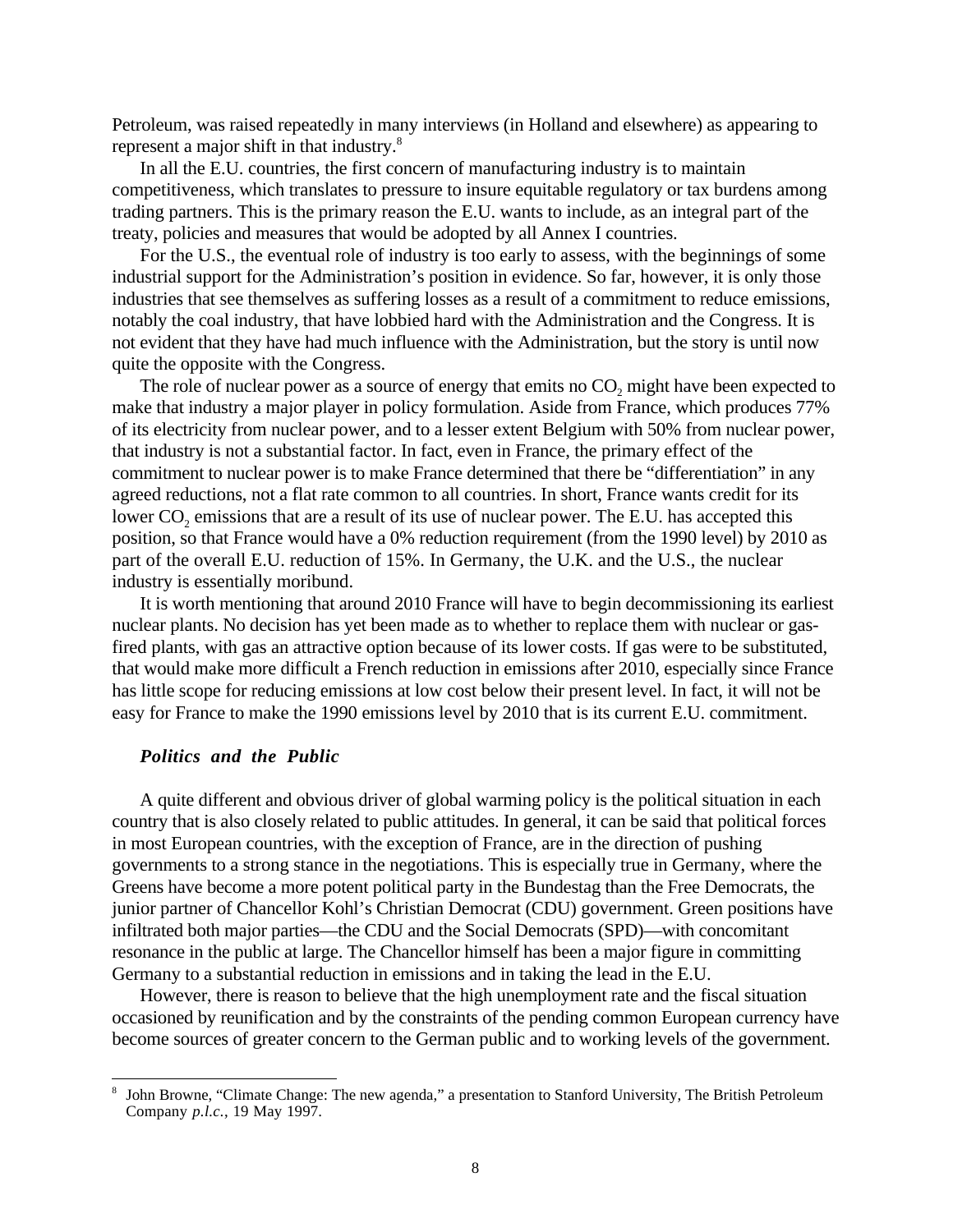Were Kohl to leave the Chancellorship after the 1998 election, it is not at all clear that his successor would have the same level of commitment, nor that the public or government agencies would be as supportive. Such a development would obviously have a major effect on E.U. positions on this issue, and possibly affect German ratification of any agreement reached at Kyoto.

Environmental issues were not a major part of the election campaign in the U.K., in part because the Tory government was a supporter of global warming concerns, and in part because it was not a high visibility issue to the British public. However, the Labour Party manifesto included a commitment to double the intended 2010 British reduction in emissions from 10% to 20% below 1990. The new Prime Minister, Tony Blair, fulfilled that plank when he announced the additional commitment at the U.N. Special Session (Rio +5) in New York in June, 1997. Though there cannot be said to be a direct relationship, Mr. Blair also demonstrated his European credentials by that step, especially as it was announced so vigorously and publicly in the U.S., accompanied by criticism of the U.S. silence on a commitment. In any case, the environment enjoys much increased political support in the new government, with at least five senior members, including the Prime Minister, the Deputy Prime Minister and the Foreign Secretary, with strong green credentials and interest.

The situation has also changed somewhat in France with its new Socialist government. For the first time a Green party candidate was elected to the National Assembly and was given the environment portfolio in the Cabinet. However, that Ministry is not a powerful one in the French government. With relatively little discussion in the public of the issue, the political pressure for action is not likely to be strong. More important to France, assuming differentiation of commitments is maintained, is to follow the lead of Germany on this issue in support of the larger political imperative of Franco-German leadership in Europe.

The smaller countries of Europe tend to have strong public opinion on the side of environmental issues, with the added incentive to be pro-active in E.U. councils as a way of maximizing political influence. Hence they, especially The Netherlands, have been a force driving E.U. policy.

The role of political and public opinion in the U.S. is necessarily unclear, mainly because the issue has not yet been fully joined. As noted earlier, the subject is not a major issue on the public's agenda, though the small group of more extreme greenhouse skeptics from the scientific community has been able to be heard through friendly Congressional Hearings. The Administration at the same time has begun an "education" campaign with public sessions to be held around the country and a star-studded White House meeting in July of the President and Vice-President with prominent scientific proponents.<sup>9</sup> The results are obviously not clear at the time of writing, but it seems likely to be an uphill battle to generate the political support that will be necessary to commit the nation to mandatory measures to implement any substantial reduction in emissions by 2010.

Perhaps the most important political factor in the U.S. is the position of Vice-President Gore. He is on record with his book, written while he was a Senator, that took a particularly strong position in support of slowing emissions of greenhouse gases.<sup>10</sup> Though he has been publicly quiet on the issue through the Clinton Administration, all indications are that he is the key figure in determining and orchestrating Administration policy. Moreover, he is actively seeking, and will be

 9 July 24, 1997. Unfortunately for the Administration, the event received no mention in the *New York Times* and a tiny paragraph the next day at the foot of p. 9 of the *Boston Globe*, though it was well-covered by National Public Radio.

<sup>&</sup>lt;sup>10</sup> Albert Gore, *Earth in the Balance: Ecology and the Human Spirit*, Boston: Houghton Mifflin, 1992.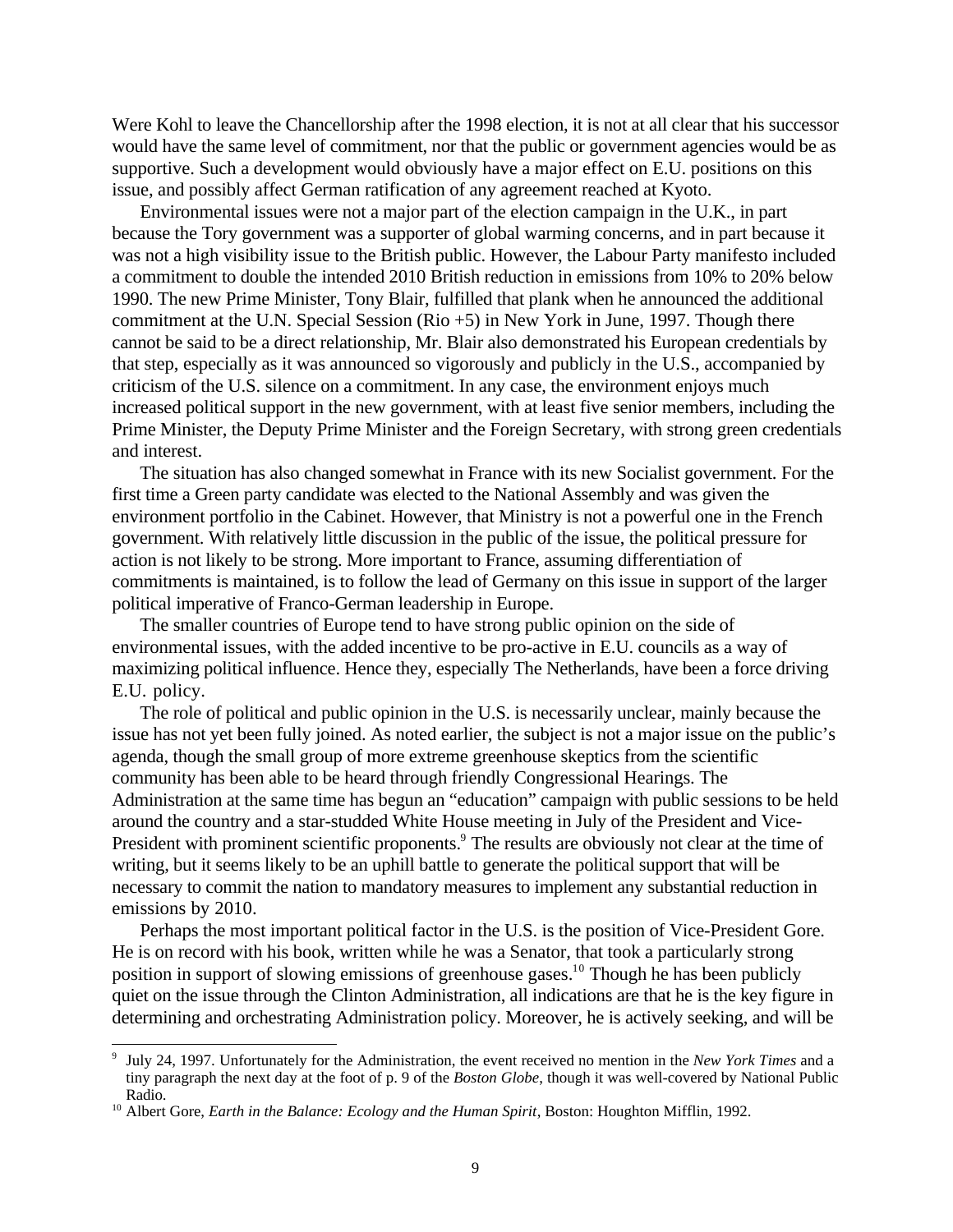likely to gain, the Democratic nomination for President in 2000. Inevitably, this issue will be an important factor in the campaign, especially if the extent of the U.S. commitment is controversial. It is even likely that any protocol agreed to at Kyoto will, by design, not reach the Senate for ratification until after the 2000 election, thus making it a key issue in that election. In substantial measure, then, the position of the U.S. on this issue may well be determined by the politics of the next Presidential election.

### *Fiscal Consequences*

<u>.</u>

One of the curious aspects of the whole issue is that measures to reduce  $CO<sub>2</sub>$  emissions can also serve as a way to raise government revenues. Taxes on fossil fuels or carbon in general can be an effective way for governments to raise revenues needed for other purposes. Thus, economic and financial ministries in governments have sometimes seen the impetus for reducing burning of fossil fuels as a route to raising revenue. In fact, in Germany, the need for revenue to offset the high costs of reunification was a major factor *inside* the government for settling on the 25% emissions reduction target. Apparently, it was only after that decision within the government that the recommendation made by the Bundestag's Enquete-Commission, based on ecological not fiscal grounds, was accepted.

The reverse side of that coin is that for nations with already high fossil fuel taxes (all European countries in contrast to the U.S.), the prospect of attempting to use tax increases as a major means of reducing consumption of fossil fuel becomes proportionally less effective, and likely more onerous. In Germany, officials in economic or financial ministries are now becoming more skeptical of Germany's forthright stand on emission reductions and are more receptive to skeptical views of the scientists. This view is enhanced by the need for reform of the German tax system which is seen as a serious drag on the competitiveness of the economy. The major parties are at a standoff on tax reform proposals, which makes any new taxes even more problematic.<sup>11</sup> That is another indication that the political environment for large commitments to fend off potential global warming could well change if and when Chancellor Kohl leaves the scene.

In the U.S., of course, taxes in the current "climate" continue to be political anathema. Whatever the advantages there might be from a budgetary and deficit perspective—becoming less relevant as the economy prospers and the deficit declines—to higher fuel taxes, neither party will call for any substantial increase in fossil fuel taxes. Instead, the Administration position is to advocate reliance on other market mechanisms through an international emissions trading proposal that is the centerpiece of the American negotiating position.

The strong American advocacy of emissions trading took the European countries by surprise when the proposition was prominently included in the American draft position introduced in January, 1997, with an initial negative reaction. The idea is now more palatable in the E.U.—the U.K. was always more comfortable with the notion than others—but with considerable skepticism of its political viability (and moral acceptability, see below), and little sense of the details of how it would be introduced and implemented. There is more interest in Europe, and some experimentation, with joint implementation, a process that also emphasizes maximizing costeffective investments in energy efficiency, but not requiring the extensive international structure an international trading scheme would entail. Few detailed studies of an international emissions

<sup>11</sup> Alan Cowell, "As Bonn Fails at Tax Reform, German Businesses Study U.S.," *New York Times*, Aug. 1, 1997, p. A4.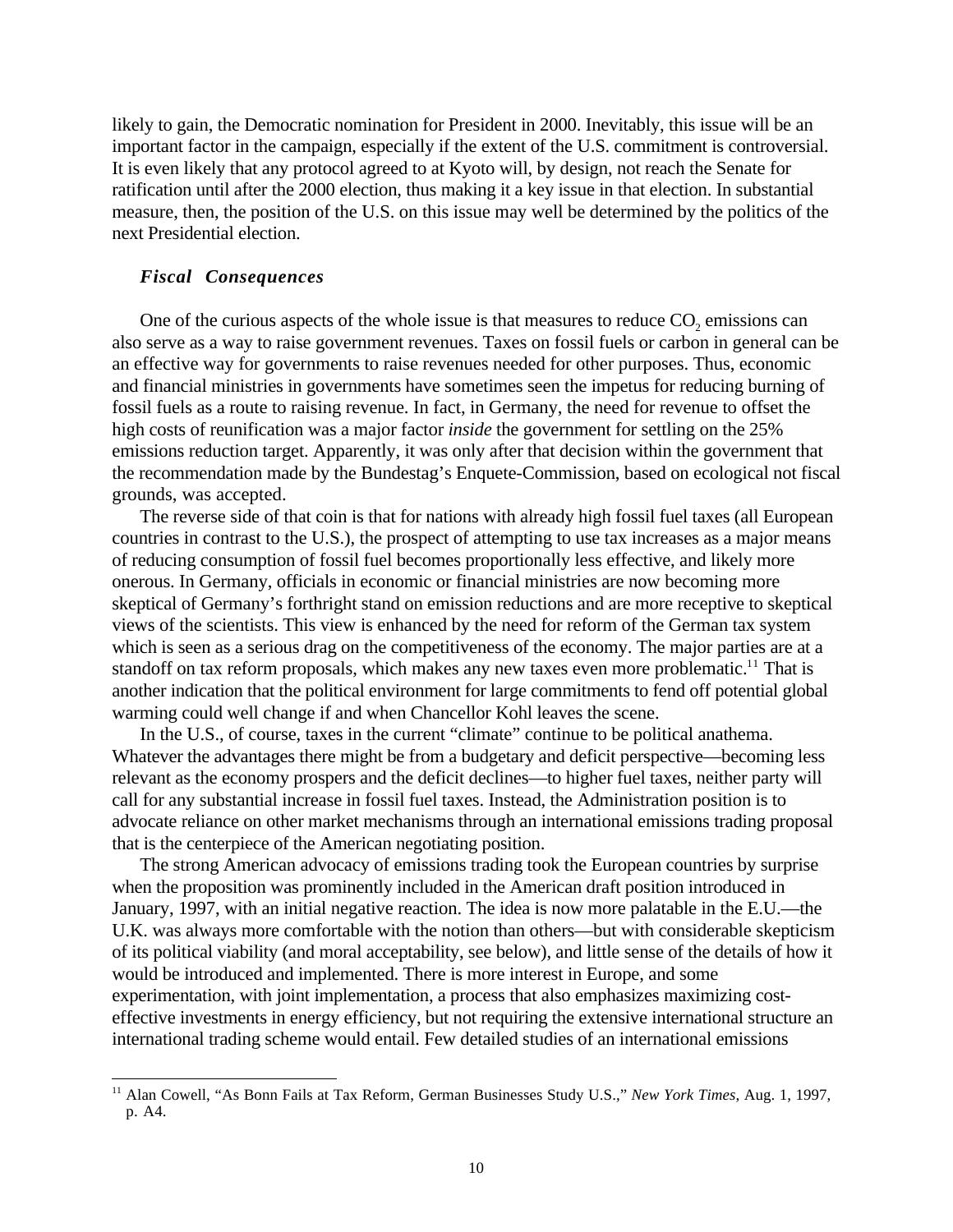trading system have yet been carried out, though the U.S. has instituted a sulfur dioxide permit trading system on a national basis that is widely viewed as successful.<sup>12</sup> The need for elaboration of how a trading system would be organized and operated may be one of the arguments used by the Administration to delay a ratification vote in the U.S. Senate until after the next election.

## *Non-Government Organizations (NGOs)*

Environmental organizations have been playing an increasing public role on the issue of global warming, but more in Europe than in the U.S. Particularly in Germany, organizations such as Greenpeace have become significant political actors on a wide variety of international environmental issues. Greenpeace's political clout was demonstrated in Germany when it called for a boycott of Shell Oil products to protest the plans to dispose of a decommissioned oil platform, the Brent Spar, in the Atlantic Ocean. The boycott was so successful in Germany—less so in other countries—that Shell abandoned its plans for offshore disposal of the platform.

The possible reasons for the influence of NGOs in Germany are discussed below, but it is clear that at least in that country, they are a political force of some importance. They have less influence in other countries of Europe, but remain one of the significant molders of public opinion. It is of interest, however, that in few of the interviews conducted in this study were NGOs mentioned as major players. In the U.S., environmental organizations are significant factors on domestic environment issues, but have yet to play a major public role on international questions, though they have been consulted by the Administration in the formulation of policy.<sup>13</sup> The public role may change, for the Administration will certainly enlist their support for its position in the current negotiations. Nothing more specific about NGOs can be asserted at this time, except to note that they may be important subsequent to Kyoto as public "monitors" of the implementation of any international commitments that are reached.<sup>14</sup>

## *Culture/Traditions*

 $\overline{a}$ 

The role(s) of culture and traditions necessarily play some part in the responses of nations to the same evidence of risk, especially the disparate responses on the two sides of the Atlantic. Deep analysis of these roles would call for a quite different study, while superficial comments carry the danger of "pop-psychology." Nevertheless, there are a few observations made during the interviews and in the literature that are suggestive and worth repeating even at the risk of oversimplification.

For example, it was often stated that Europeans as a whole are more risk averse than Americans, more willing to accept the costs of avoiding risks without insisting on definitive assessments of the benefits and the costs. Hence, the straightforward European acceptance of the precautionary principle when confronting the possibility of global warming, notwithstanding the high level of uncertainty, while Americans are more interested in reducing those uncertainties

<sup>&</sup>lt;sup>12</sup> "Reducing Sulfur Dioxide Emissions Through Market-Based Regulation," *E-Lab*, MIT Energy Laboratory, January-March, 1997, p.1.

<sup>&</sup>lt;sup>13</sup> Greenpeace announced in the summer of 1997 that it was closing several of its offices in various U.S. cities due to shortfalls in fund-raising: Jim Simon, "Greenpeace in money battle," *Boston Globe*, Aug. 12, 1997, p. A3.

<sup>14</sup> See David G. Victor, Eugene B. Skolnikoff, Kal Raustiala, eds., *The Implementation and Effectiveness of International Environmental Commitments: Theory and Practice*, MIT Press (forthcoming), for more discussion of this point. NGO attitudes toward "monitoring" will depend heavily on costs, which is one reason they argue for simple targets and timetables.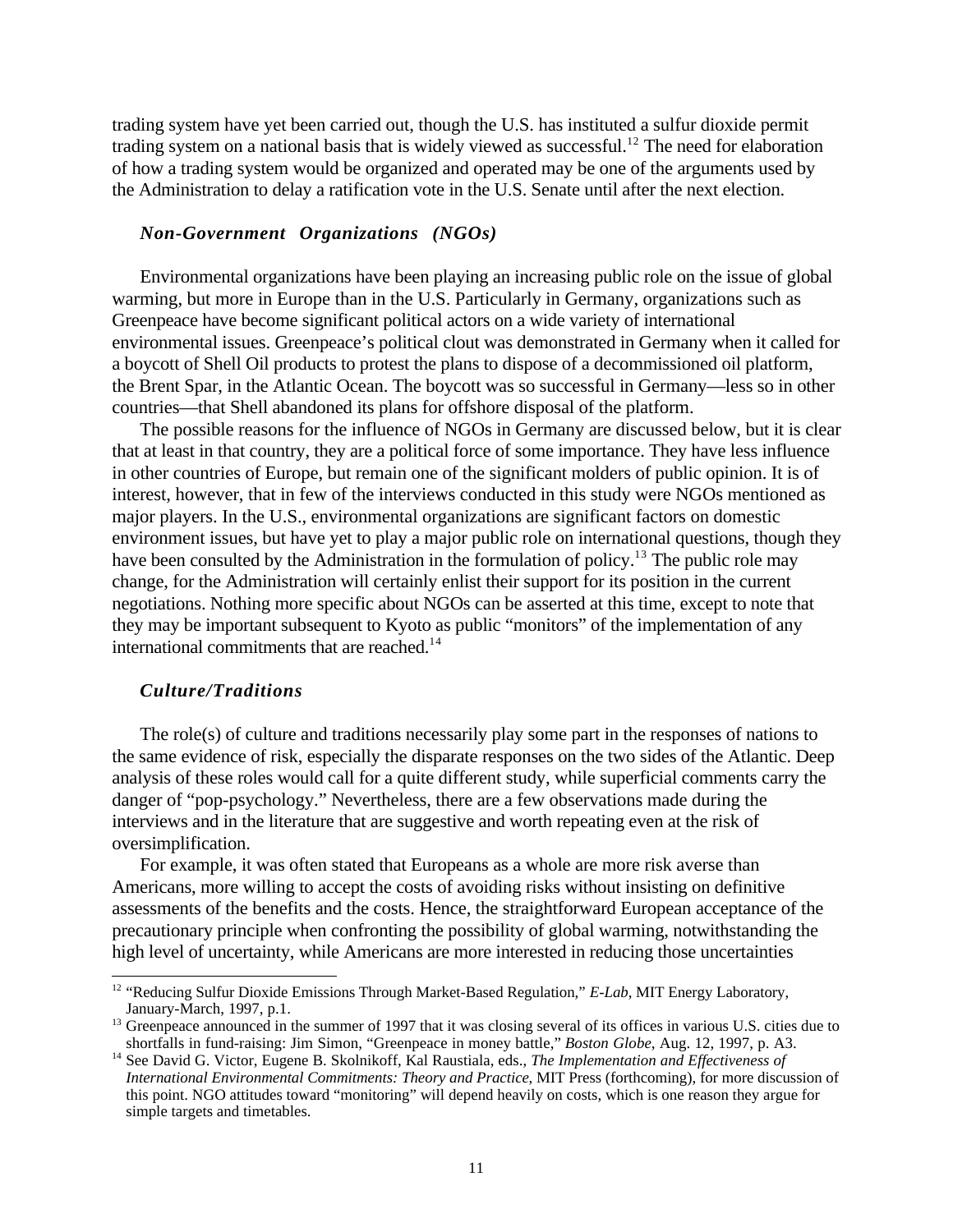before assuming burdensome costs.<sup>15</sup> The U.S. Administration, in agreeing to accept mandatory emissions reductions in the face of the large uncertainties, is obviously not conforming to that generalization, or assumes it can counter it by fanning public concern about global warming.

Similarly, the argument was made that Europeans are more anxious to preserve nature as is, while Americans are more willing to accept transformation, depending primarily on the costs of preservation. That generalization would seem to be belied by the considerable costs Americans are willing to shoulder today in the interest of environmental preservation domestically. It might be borne out with regard to global warming, however, if the question of the impacts of warming becomes a more salient issue in the U.S. than it has been in Europe.

Another factor is the presumed European preference for a community approach to large-scale international issues, with all nations acting together, while the U.S. traditionally has preferred to act independently whenever possible. Again, there are many examples that would refute this generalization, even reverse it (*e.g.*, NATO), but there are also many historical and economic reasons why the U.S. has, in fact, preferred unilateral action. Whatever the deeper reality, or the "global" rhetoric commonly employed by the Administration, it appears to others that the U.S. is quite prepared to dominate the international debate and to resist measures that would tie it too closely to the domestic policies of other nations. Agreed reductions would be acceptable, but with each nation free to meet those reductions any way it saw fit. The Europeans would prefer a common-policy approach.

Another traditional difference is the attitude toward the appropriate role of government. On the Continent, there is still a strong assumption of ultimate governmental responsibility rather than the individual or the market in social policies, and certainly when confronting a societal risk. This view has become less prevalent in the U.K., and certainly is much more of a question today in the U.S. This difference plays out in the nature of the policy options considered, and especially in the strong preference in the U.S. for emissions trading as a market approach to minimize governmental management responsibility and maximize the cost-effectiveness of emissions reductions. Europeans look to governments to ensure a level playing field.

The emissions trading proposal raises another set of moral or ethical issues that appears to have more resonance in Europe than in the U.S. Aside from the many detailed technical and political questions associated with emissions trading, it would require distribution of "emissions permits," which would presumably have to be issued to those countries or industries presently producing the emissions. Those permits would have value, possibly a great deal of value. Many, not only in Europe, would see this as an unacceptable distribution of wealth weighted to those countries or companies already wealthy, in effect a "reward" for pollution. There may be ways to mitigate this ethical problem, but it is one raised quickly by Europeans. It is not far from the more general problem of how to "compensate" third world countries who will be asked to minimize emissions, and thus possibly forego some economic growth, to avoid a problem created up to this point by the industrial nations.

Finally, the special situation of Germany deserves mention. There, in addition to sharing other European attitudes toward risk and the role of government, the argument was made both inside and

<sup>&</sup>lt;sup>15</sup> A typical example is a speech by Roman Herzog, President of the Federal Republic of Germany, which includes, in a few paragraphs on global warming: "...Scientists can carry on arguing about the consequences of  $CO<sub>2</sub>$ emissions and about when they will occur, but we cannot afford to wait until different schools of thought have ended their quarrel. If we did, it would be too late to prevent the damage. Let me repeat what I have said many times before: risk averse inaction may be more risky than timely action in full awareness of the risks involved. So it would be better for us to act now." Speech at Georgetown University, Washington, D.C., July 23, 1997.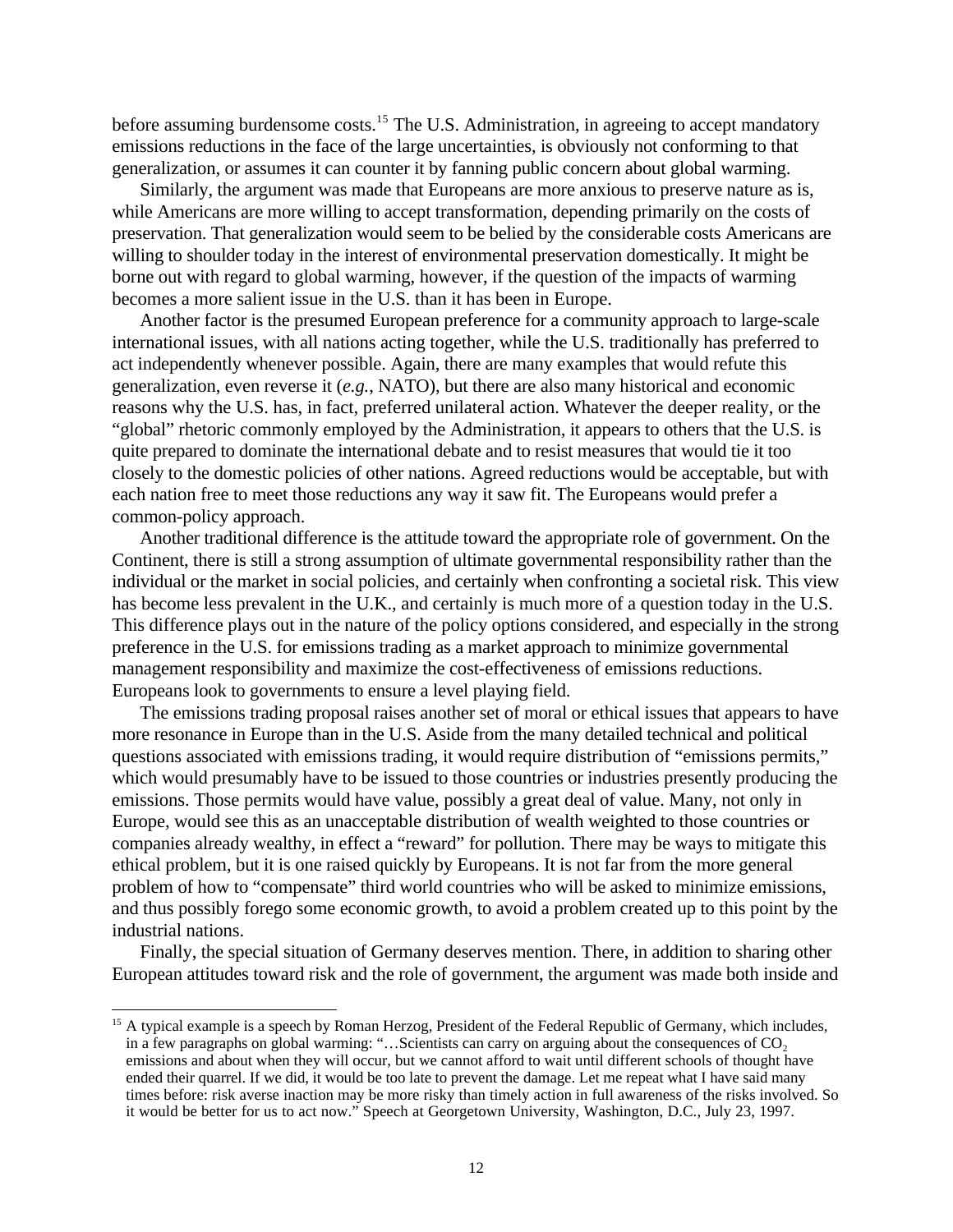outside Germany that one of the major drivers of German policy on this issue is the lingering sense of guilt over the Hitler era on the part of the German public. After long experience, it is argued, they have a greater willingness to sacrifice, fear risks more than others, and are more security minded. But, the key pressure is seen as the "need" for a moral issue to support out of the sense of guilt that remains in that country. The strength of this sentiment and whether it will continue in the face of other financial and economic pressures, especially after the Kohl era is over, cannot be answered today.

### **National Policy Structures**

Whatever the drivers of policy, issues and options have to be considered in the national policy framework of each country, a framework determined by constitution, by statute and by custom. These frameworks necessarily have important influences on policy processes and outcomes.

The most obvious example is the U.S. where the separation of powers between the Executive and Legislative branches severely constrains the freedom of action of the Administration in formulating policy. As noted, any formal treaty commitment at Kyoto will require ratification by the U.S. Senate, with a two-thirds vote necessary. Given the Republican majority of that body, the general conservative caste of the current Congress, and the resistance to new taxes or to increased spending, the Administration will have a major problem in obtaining ratification of any agreement that contains a substantial commitment. As noted, the campaign to sell an agreement has started, but so, too, has the opposition. On July 25, 1997, the Senate voted unanimously urging the Administration not to pursue a treaty of emissions limitations unless developing countries were required to control their emissions at the same time.<sup>16</sup> Clearly, the prospects for ratification will have an effect on the actual position the U.S. is prepared to agree to at Kyoto.

It is worth noting that the difficult requirement for ratification in the U.S., involving more than one major arm of government, also means an agreement is likely to carry great weight: it would be hard not to comply if once approved. Correspondingly, parliamentary systems with easier ratification processes, may also be easier to manipulate when lack of compliance is at stake.

Another of the important policy implications of the structure of the U.S. government is the many levers it provides for interested parties to influence the policy process. Particularly is this so in the Congress, but the structure of the Executive as well, especially in the relationship of Cabinet departments to their clients in the Congress and in the public, provides many opportunities for intervention. The openness of the government, partly a product of its structure, adds to the opportunity for intervention. For the subject of global warming, which touches on so many central issues and interests in the nation, the likelihood of a cacophony of strident policy debates is very real.

The policy process within the government is also a factor bearing on outcomes. The scale of the U.S. government, the involvement of a multitude of agencies in the issue, the inevitable disagreements among agencies on substance or on turf, the varying priority given to the subject, the interpretation of necessarily uncertain results of research, the role and access of scientists, the commitment of senior officials and their effectiveness as policy managers, the relationships to Congressional oversight or appropriations committees, all (and others) have a role in determining policy positions.

<sup>&</sup>lt;u>.</u> <sup>16</sup> "Senate Urges U.S. to Pursue New Strategy on Emissions," *New York Times*, July 26, 1997, p. 8.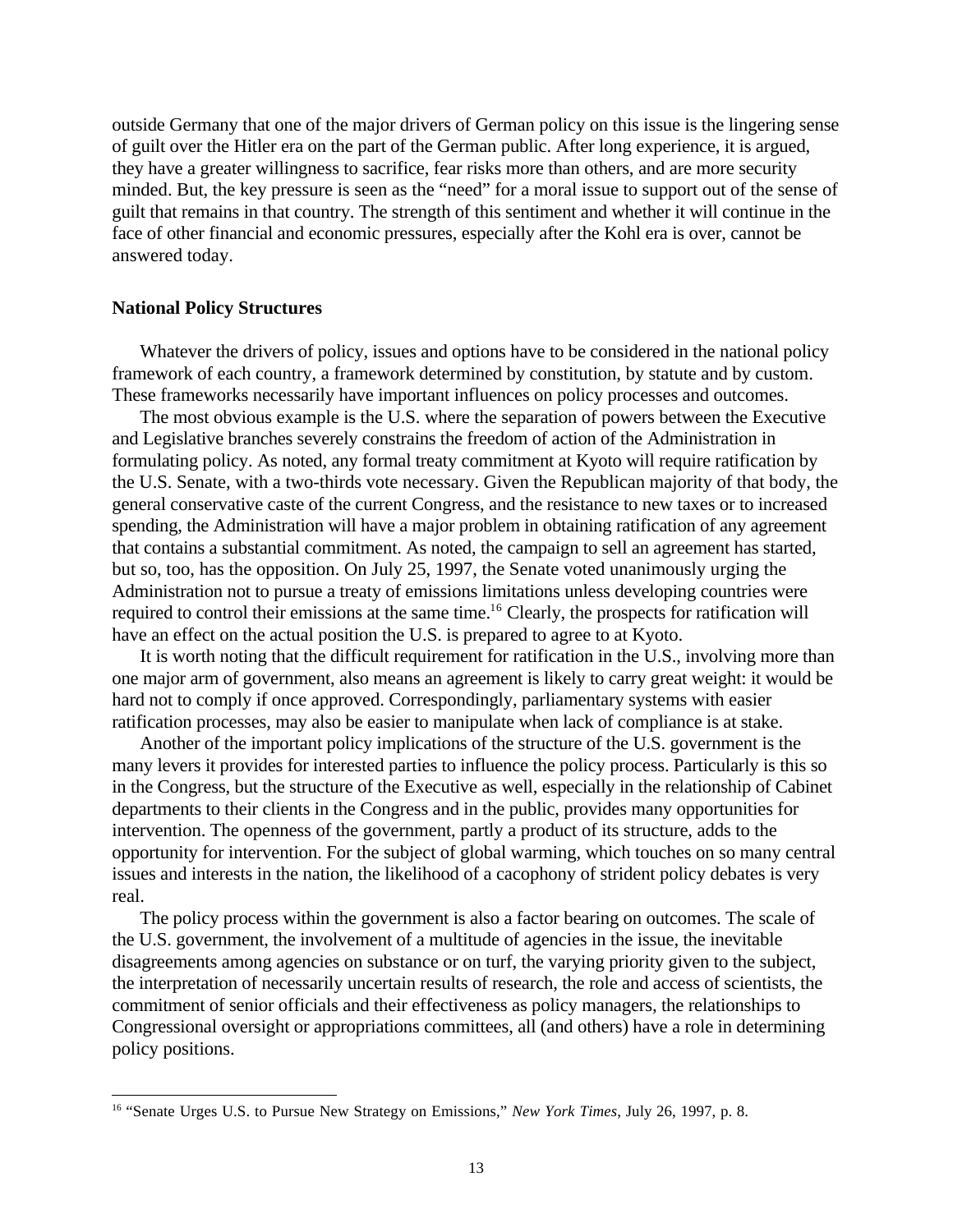It is not legitimate, except perhaps through retroactive analysis several years later, to single out one process factor of primary importance in the U.S. However, at the moment, it appears that the single most critical element in organizing and shaping an aggressive U.S. position is the commitment of the White House, and especially the Vice-President, to the issue. Without that, it is unlikely there would be as much relative coherence within the Administration, nor would there have been the decision to agree to a mandatory international treaty. Even the State Department, which would normally not see an environmental issue as deserving high status on the agenda, has accepted this issue at that level in words and deeds. Whether it will be enough to deliver agreement at the end obviously cannot now be known.

The situation is quite different in Europe, and of course varies from country to country. By and large Cabinet or Parliamentary governments do not separate power between the Executive and the Legislature, since the Executive is drawn from the Legislature; elections and party politics determine the fortunes of both at the same time. That does not mean complete congruence; in The Netherlands the Parliament has considerable power to challenge the Executive and, on this issue, tends to pressure the government in the "green" direction. In all, it can be said that on this issue the parliaments are a route for the expression of public attention and concern, with some variation in their ability to move the governments incrementally one way or the other.

In Germany, the separation of power between the Federal government and the Länder is an important aspect of this subject. The Länder have considerable independent authority on environmental issues, especially with respect to implementation of any agreements reached. And their role in the Bundesrat (upper house) where the opposition party, SPD, has a majority makes them influential policy players that must be taken into account in policy formulation.

More significant is the pattern of decision making in governments, which, in most European countries, tends to be much less open than in the U.S. In France, particularly, the issues are debated behind closed doors, with only marginal participation by scientists or others outside the inner circle. The same is true, though to a lesser extent in the U.K. and Germany. In both of those latter countries, the issue is receiving somewhat more public attention, but as noted earlier, the basic decisions remain those of the Establishment. Coherent policy agreement is easier to reach as a result than is the case in the U.S., and international negotiations, whether in the E.U. or in the Berlin Mandate, are more manageable.

The Continental countries have much more of a tradition of government intervention in the economy and society, so that policies that are controversial in the U.S., such as government support for development of alternative energy technologies, are easier to implement there. Germany, for example, is subsidizing the deployment of wind-generated energy by contributing roughly one-half of the cost in order to bring the price down to that of other energy sources.

In addition, European countries tend to have smaller staffs working on issues requiring integration across disciplines and departments. The result, again, is easier management of issues, but sometimes at the cost of adequate consideration of options or of dissenting views.

#### **International Negotiating Process**

Lastly, it is important to recognize the role of the international negotiation process, not in the obvious sense of determining what emerges from the negotiation, but how the process itself affects how governments approach the subject and the policies that may result. There is a great deal that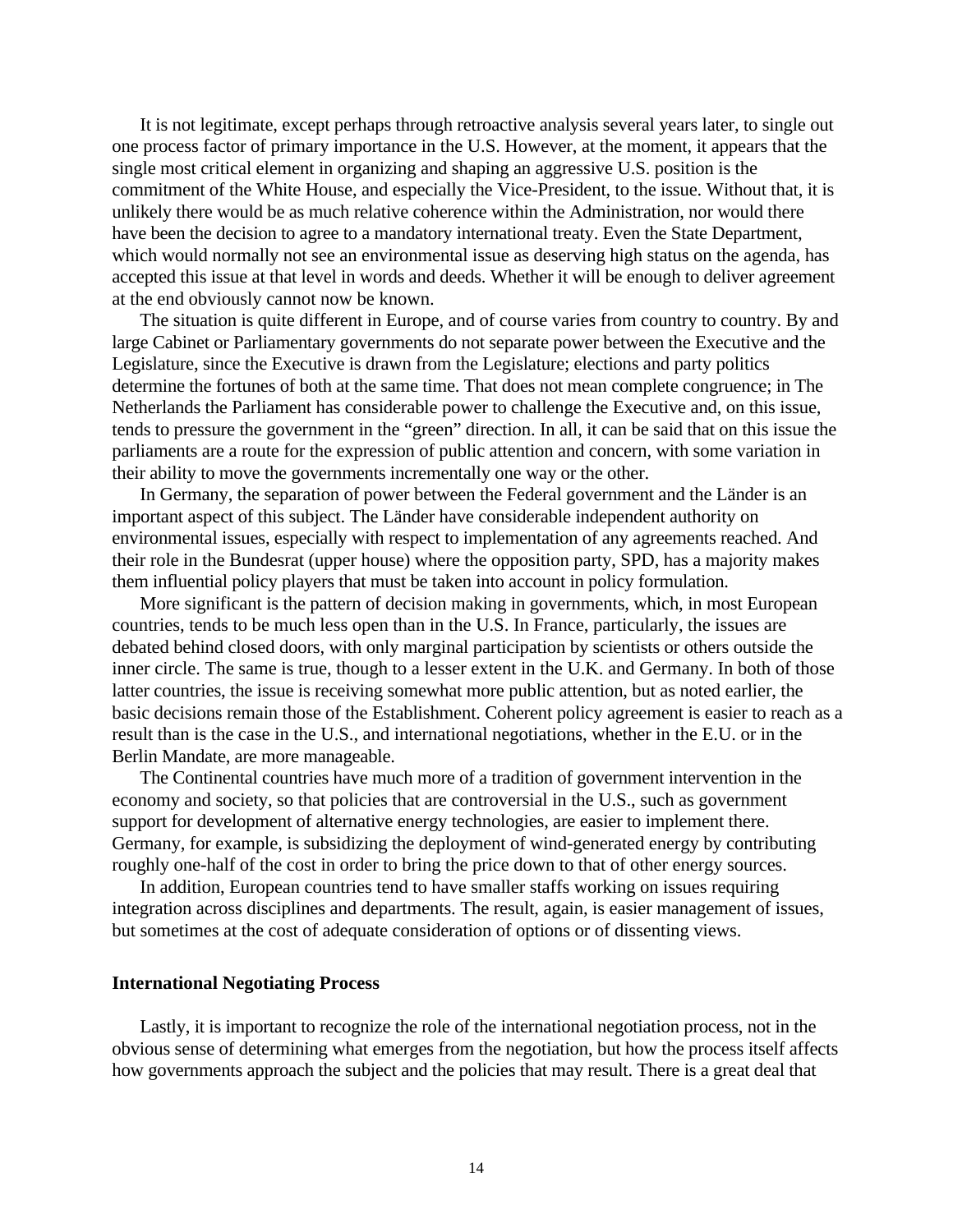could be said on this matter, much of it little analyzed in the literature. But, based on the interviews and related material, a few comments are relevant.

The European Commission is an important player on this issue for member nations, though primarily as a coordinating, negotiating agent rather than an independent source of policy that is typically its role in other Community matters. It is the Council of Ministers (which meet as national representatives) that is leading the formulation of E.U.-wide policy through an ad hoc group on climate change, rather than the Commission, the bureaucratic arm of the E.U. The staff of the Commission primarily keeps abreast of the issue and provides background analyses, but has not been the formulator of positions adopted by the Council. In fact, only the Environmental and Energy Directorates, with support from the Research Directorate, have been substantially involved with policy analyses on this issue, with little interest so far from others, such as transportation and industry that would have a considerable role in implementing policies.

More generally, in all the countries under examination, the planning for the 1992 Earth Summit, the ratification of the FCCC, the Berlin Mandate negotiations, and the many surrounding committees and events, have created a sizable community in governments and in international organizations whose professional activities are built around the subject and the international process in which it is now embedded. Many careers will now be devoted to the issue and success determined by the progress made; international secretariats have been established and will grow; a new industry of monitoring and analysis will have to expand rapidly, especially if there are mandated reductions; and the number of governmental, non-governmental and professional international conferences, meetings, and web sites is wonderful to behold.

The very fact of the existence of scheduled meetings and an agreed agenda or target, forces deliberations in governments that might not have taken place without that pressure. Governments cannot in practice ignore international negotiations on topics in which they have a stake, especially so for industrialized states with economies and reputations to protect, and domestic constituencies to satisfy. This phenomenon is relevant to all the countries under discussion, but especially the U.S. that, at least under the Bush Administration in 1992, would just as soon the Earth Summit had not taken place. But, it could not ignore it, nor the negotiations that preceded and followed it. The current Administration is more committed to the subject, but even it might have preferred to see a more leisurely negotiation than the present Berlin Mandate discussions.

This subject of global warming also raises the specter, to some the opportunity, of increased delegation of regulatory authority and broader responsibility for coordination to an international body, presumably the U.N. In general, Europeans, especially the Germans, are much more relaxed about that possibility than are Americans. The interest in minimizing the size and authority of international organizations is one of the background motivations of the American emphasis on a market solution to reducing emissions, while the Europeans are more attuned to common agreed regulatory or tax policies. All, including the Europeans, agreed to the idea of a new (relatively weak) secretariat to service the FCCC, rather than giving the responsibility to an existing international body. The U.S. would go farther if it could, and would favor more bilateral rather than multilateral approaches to the issue. That is not a feasible basic approach, though in fact joint implementation and emissions trading could be carried out on a piecemeal basis country by country, or even company by company, once the (very controversial) ground rules are settled.

The pattern of negotiation and bargaining also has many effects. Perhaps the most pertinent at the moment is that the European countries, knowing the reluctance of the U.S. to commit to major reductions in emissions, are as a result freer to reap political benefits by proposing higher reductions knowing the U.S. will not agree. The U.S. stance at the Rio Conference in 1992, in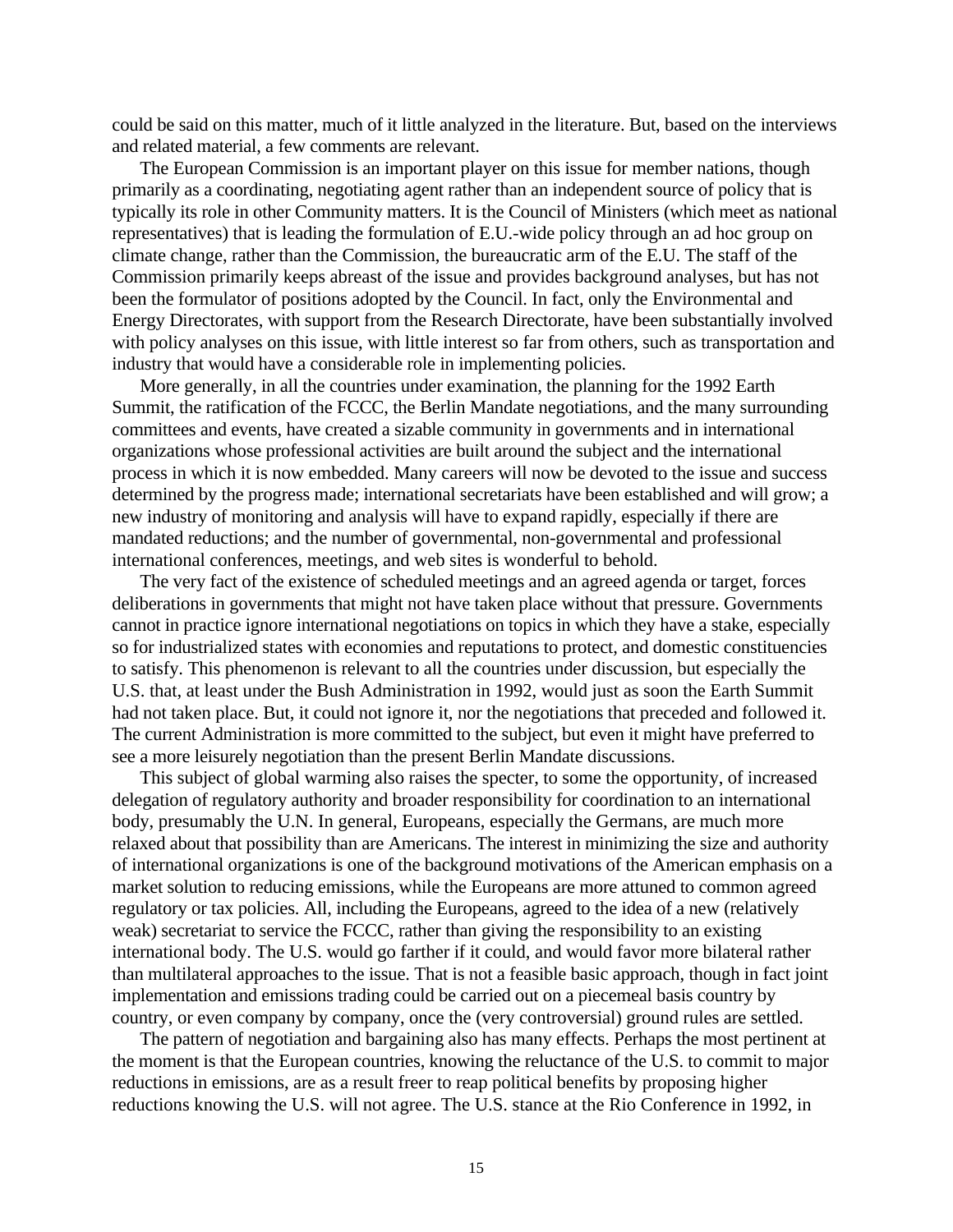which the U.S. at that time refused to accept formal commitments to reduce emissions that all other OECD countries said they were willing to accept, was applauded by several European governments. But, the applause was only in private.

The role of host country also has surprising effects. The current Berlin Mandate negotiations were promoted heavily by the German government that sought the first COP meeting in that country and lobbied, successfully, for the secretariat to be permanently housed in Bonn. Their role as host was not the cause of the German leadership on the issue, but was a contributor to their stance. Similarly, the Japanese are pushing hard for some sort of agreement in Kyoto, though they have yet to announce an emissions-reduction target, to avoid the loss of diplomatic face that would be the result of failure to reach agreement when meeting in Japan.

NGOs have become formal, authorized participants of a growing number of international negotiations and agreements, including the FCCC. It is curious to note, however, that the Seventh Berlin Mandate Negotiation in Bonn managed to hold most of its meetings in such a way as to exclude NGO participation. This was done by the Orwellian device of calling the meetings "nongroup meetings," with papers submitted by delegations labeled "non-papers." This may indicate a move away from the openness and influence for which NGOs have been fighting for many years, but is in any case a commentary on the atmosphere that can prevail at international negotiations.

Finally, it is important to note that the influence and prestige of the IPCC stems in part from its basis as an international scientific body, supported by governments, that can be assumed to represent the consensus views of the global scientific community. The unparalleled dependence of the climate change issue on science makes the role of the IPCC critical; its international and formal status is a key factor for most governments. This deferral to a scientific organization, and one with a governmental status, is less evident in the U.S., where so much science is carried out in the private sector and where the scientific community has had so much direct involvement in policy formulation since 1941.

## **Summary**

What does all this mean? Are there any evident conclusions or unifying themes? And where will these factors take us in the next few years?

Clearly, this is a disparate picture not amenable to simple sound-bites. But a few general points seem appropriate to this observer.

1. The scientific evidence is the foundation of governmental policy, but unless the IPCC reverses course and denies the influence of human activity, the *details* of the forecasts of temperature rise will not be significant over the next period, especially for European countries. The general assertion of a discernible anthropogenic fingerprint in the IPCC *Summary for Policymakers* is sufficient. The IPCC will be relevant to the selection of an ultimate target for  $CO<sub>2</sub>$  concentration and the pathway to that target, though the choice will be essentially arbitrary unless IPCC assessments of the impacts of warming provide (unlikely) a substantive basis for choice.

2. European countries, in particular those on the Continent, are more inclined, for a mix of cultural, fiscal, and political reasons, to take the precautionary view that warming should be slowed whatever the forecasts of the effects of warming. The extent of their commitment,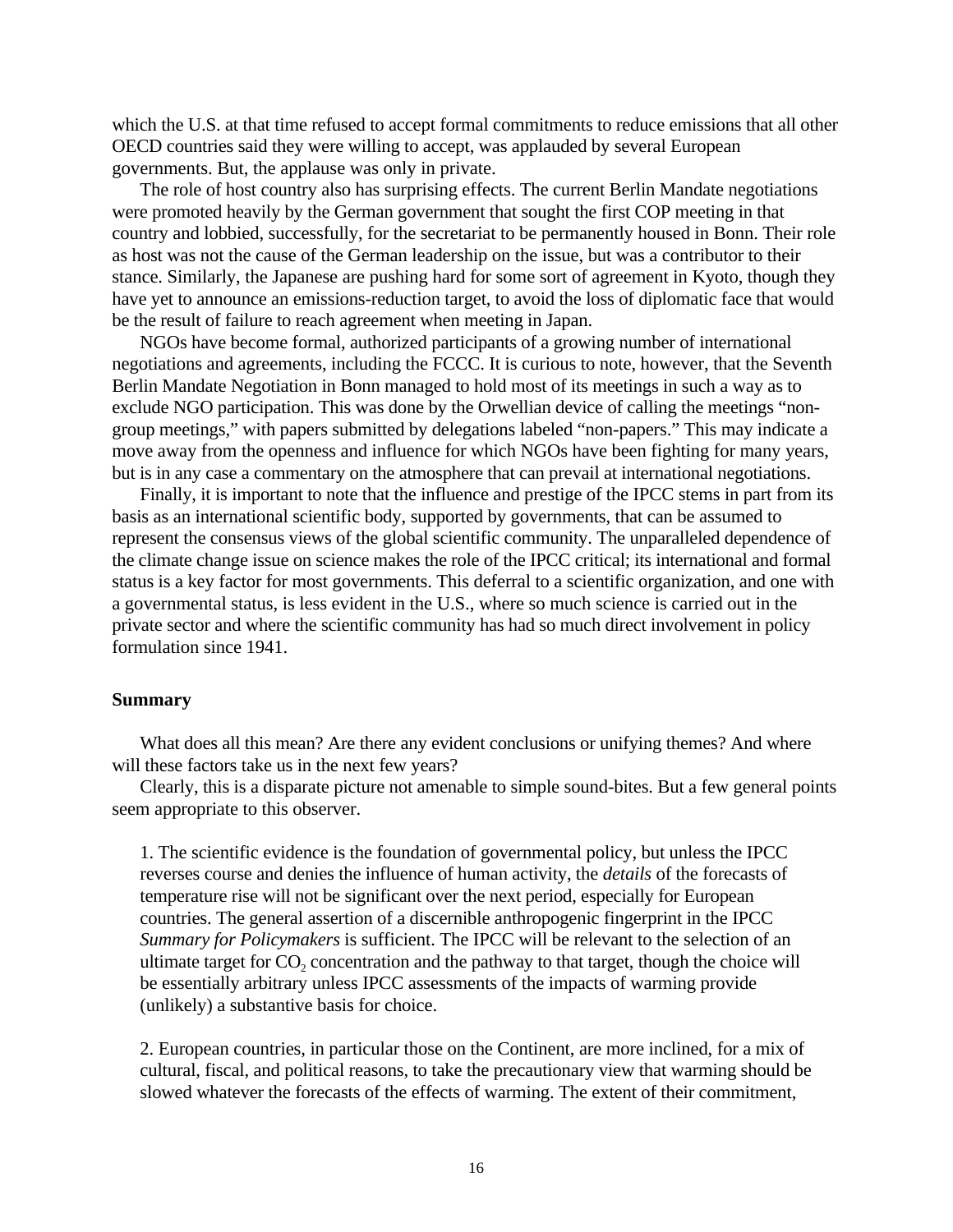whether it is 15% by 2010 or some other level of reduction, will also be a result of a mix of cultural, fiscal, and political rationales rather than an objective assessment of costs and benefits.

3. Industrial and other private sector interests will continue to be significant drivers of policy, but less so in Europe than the U.S., in good measure because of the differing governmental structures that provide more levers for intervention in the U.S. The decline of subsidies for the coal industry in the U.K. and Germany will reduce  $CO<sub>2</sub>$  emissions, though the improvement of efficiency of an unsubsidized industry may make the surviving industry more competitive and thus more important to an economy. Nuclear power is not a major player, except in France (and Japan), which explains why France insists on "differentiation" of emissions targets.

4. The U.S. reliance on market mechanisms for achieving cost-effective emissions reductions is viewed skeptically in Europe, where common policies and measures tend to be preferred in order to avoid distortions in the competitive trade arena.

5. Environmental concerns as a significant political force have peaked for the time being in most of the countries studied, even in Germany where the political influence of the Greens is most marked. The malaise of the German economy due to the costs of reunification, unemployment, reduced competitiveness, and the political commitment to the European common currency, have lowered the willingness to bear new burdens for the environment. The new U.K. government is so far an exception to that conclusion.

6. In the U.S., the politics of the debate indicates the Administration is well in front of the public and the Senate, which must ratify a treaty mandating reductions. This will make the issue an inevitable part of the 2000 Presidential election.

7. White House leadership in the U.S. government has been absolutely essential for the development of current U.S. policy and for the decision to accept mandatory commitments.

8. To varying degrees, European policies continue to be developed largely inside government with little prior public discussion or involvement of non-government scientists.

9. The existence of the FCCC and the negotiations leading up to Kyoto, have an important effect in forcing governmental discussions and in creating a large, and growing, community with a stake in participation in the issue quite apart from their possible stake in the outcome. On balance, that community favors control and limitation of greenhouse gases.

## **Forecast**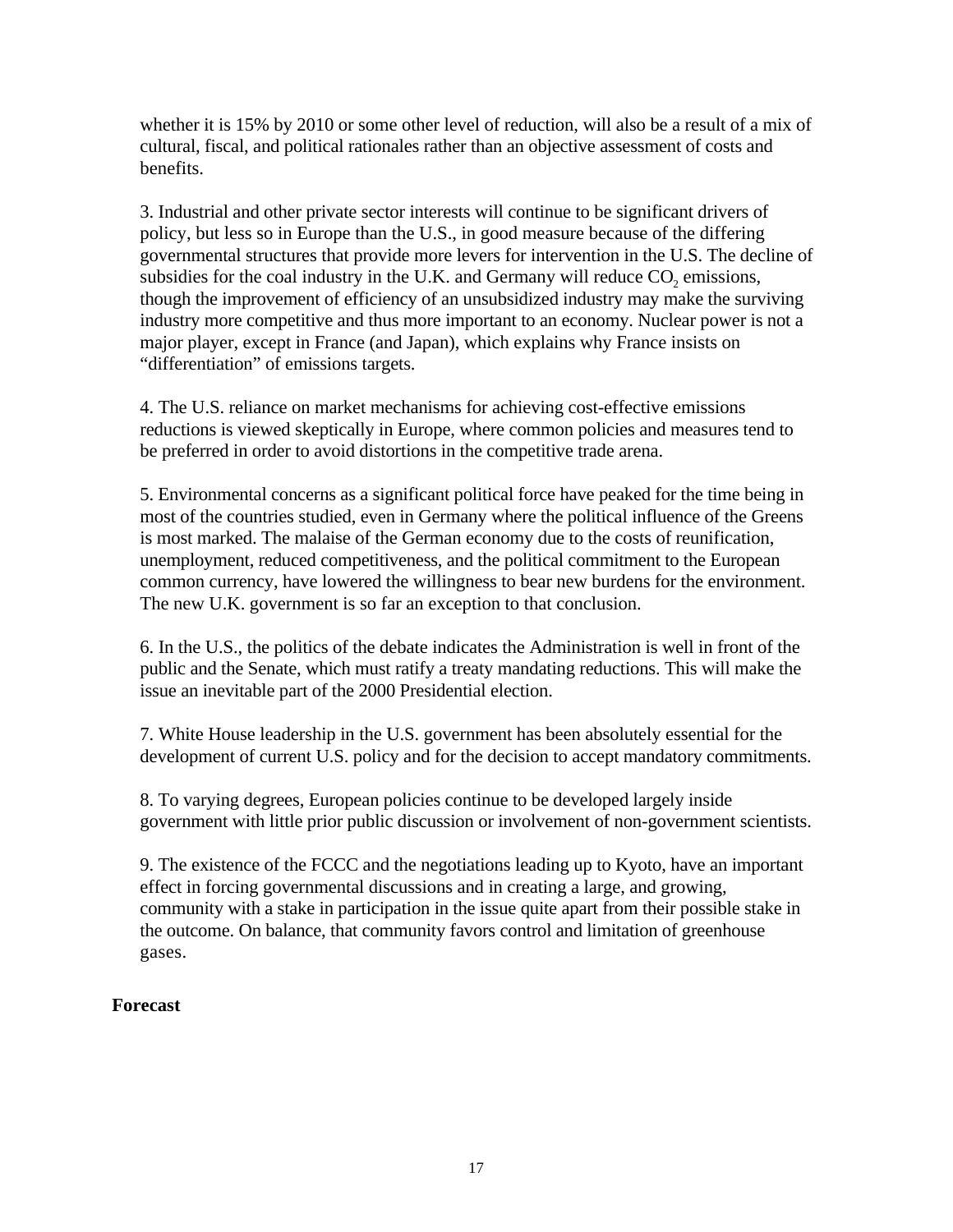Finally, a personal forecast about the developments of the next few months and years are in order.

In the judgment of this observer, and based on the countries studied, there will certainly be an agreement at Kyoto that will involve specific mandatory commitments on the part of Annex I countries.17 The commitments will be modest, however, almost surely less than the E.U. position of 15% by 2010. The E.U. countries will criticize the U.S. over the result, but some will be pleased in private. This will allow continued harvesting of the green vote without having to pay the penalty of costly policies and measures to reach difficult targets. On the other hand, those in European governments who see the attractiveness of using global warming as a means of raising new revenues will be disappointed. And, to be fair, there are many in European governments genuinely committed to the importance of reducing greenhouse gas emissions who will be disappointed, or worse.

The agreement will include some formula for determining when the developing countries will have to start accepting commitments, but it will be phrased to allow considerable flexibility. At the same time, there will have to be more specific financial commitments for a larger fund for transfer of resources and technology, but that, too will allow flexibility.

Emissions trading and joint implementation will both be accepted in principle, but emissions trading will be deferred for later detailing and discussion. Joint implementation is likely to receive more positive endorsement since it can be done more easily on a piecemeal basis, and will be tied to the provision of financial assistance.

The U.S. government will argue that the treaty cannot be submitted to the Senate until the details on emissions trading and other matters are clearer, and will delay a ratification debate as long as possible, most likely until after the 2000 election. At the same time, the government will begin an intensive campaign to build public support, working both with industry and with environmental organizations. On the assumption that Vice-President Gore is the Democratic candidate for President in 2000, the ratification issue will be a significant factor in the election.

If the U.S. economy continues on its present ebullient course, some minor forms of fuel taxes for purposes of limiting global warming may become feasible if the results of the election create an apparent electoral mandate. If the economy slows or dives, however, new taxes would be even more unrealistic than they are today, though in that case emissions would also decline, perhaps obviating the need for new measures.

To coin a phrase, time will tell.

 $17$  There is always the possibility of a quite unexpected spanner in the works from another source. For example, the Chinese have been letting it be known, probably for bargaining purposes, that they would prefer no agreement at Kyoto. If that was a serious position, an alignment among China, Australia and the oil-exporting countries could prevent an agreed result at Kyoto. That is not expected, but cannot be ruled out.